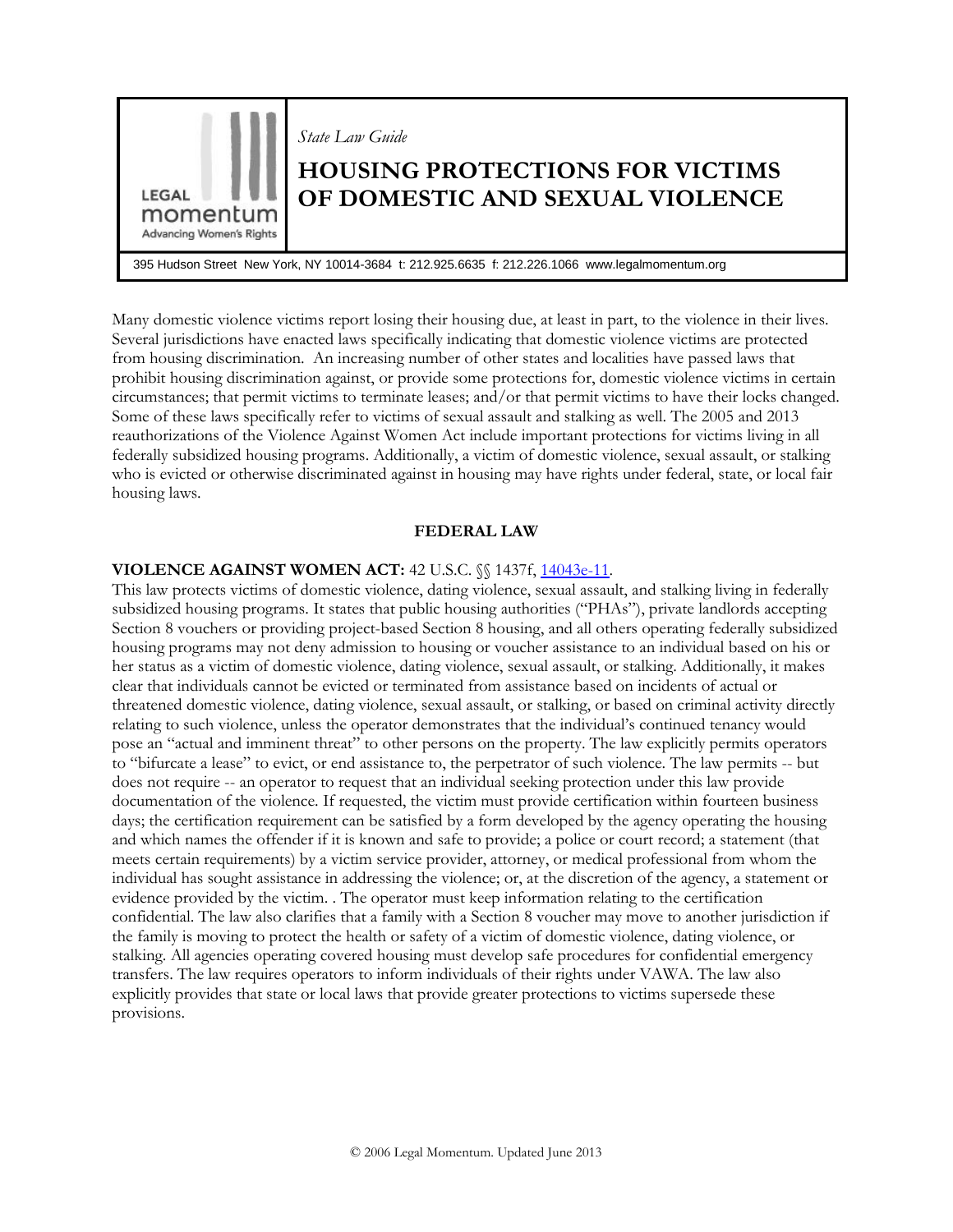## **STATE AND LOCAL LAWS**

#### **ALASKA:** Alaska Stat. § [29.35.125\(a\).](http://www.legis.state.ak.us/cgi-bin/folioisa.dll/stattx07/query=%5bjump!3A!27as2935125!27%5d/doc/%7B@13087%7D?)

A municipality may impose a fee on the owner of residential property if a member of the police department goes to the property an excessive number of times during a calendar year in response to a call for assistance, a complaint, an emergency, or a potential emergency. However, this fee may not be imposed for responses to calls that involve potential child neglect, potential domestic violence or potential stalking.

#### **ARIZONA:** Ariz. Rev. Stat. Ann.  $\sqrt{23} - 1315$ , [33-1414,](http://www.azleg.state.az.us/FormatDocument.asp?inDoc=/ars/33/01414.htm&Title=33&DocType=ARS) and [33-1318.](http://www.azleg.gov/FormatDocument.asp?inDoc=/ars/33/01318.htm&Title=33&DocType=ARS)

A rental lease may not contain a clause whereby a tenant agrees to waive or limit his or her right to summon a peace officer or other emergency assistance in an emergency, and a landlord cannot penalize a tenant if the tenant or other person summons a peace officer or other emergency assistance. A domestic violence victim may terminate a lease by providing written notice and either a protective order or a police report to the landlord within 30 days of the incident documented therein, unless the landlord waives that period. A tenant who is a victim of domestic violence may also require that the landlord change the locks at the victim's expense. The tenant's security deposit, if any, may not be withheld solely because of the early termination, but may be withheld for payment of damages.

#### **ARIZONA:** [Ariz. Rev. Stat. Ann. § 33-1318](http://www.azleg.state.az.us/FormatDocument.asp?inDoc=/ars/33/01318.htm&Title=33&DocType=ARS)**.**

This law permits a tenant who is a victim of domestic violence to terminate a lease if the tenant provides a written request to the landlord, with a mutually-agreed upon release date in the next thirty days, accompanied by an order of protection or a copy of a written departmental report from a law enforcement agency. The landlord may request the name and address of the perpetrator. The tenant must provide written notice of termination within thirty days of the domestic violence, unless waived by the landlord. The tenant may require the landlord to install a new lock if the tenant pays for the cost. A landlord can refuse the perpetrator of the domestic violence access to the dwelling or a key to the new lock. The lease for co-tenants is also terminated. A tenant who terminates a lease and is charged or convicted of falsely reporting domestic violence is liable to the landlord for treble damages. An emergency order of protection applies to the entire residential rental property in which the tenant-victim has a lease. The perpetrator who provokes the early lease termination, if named in an order of protection or police report, can be civilly liable for all economic losses incurred by the landlord for the lease term.

## **ARKANSAS:** [Ark. Code § 18-16-112](http://www.lexisnexis.com/hottopics/arcode/Default.asp) [*click on Title 18; click on Chapter 16; click on subchapter 1; click on section 112*].

A landlord is prohibited from terminating, failing to renew, or failing to enter into a tenancy or otherwise retaliating because a tenant or a member of the tenant's household is a victim of domestic abuse, sex crimes, or stalking. The tenant must be identified in a documented incident of domestic violence within the immediately preceding sixty days or sixty days of the lease termination. A landlord or a tenant other than a domestic abuse offender may change the locks on a victim-tenant's residence at their expense and with the landlord's prior consent. If a domestic abuse offender is subject to a court order to stay away from a victim, the offender is permitted to access the residence only to the extent permitted by the order and a landlord may refuse access to an offender unless the offender is permitted access by a court. A landlord may also take legal action against domestic violence offenders, including: terminating the residential tenancy agreement of the offender; evicting the offender whether or not a residential tenancy agreement exists between the offender and the landlord; or obtaining damages against the offender for any unpaid rent or damages caused by a documented act of domestic violence. A tenant may not waive the right to request law enforcement or other emergency assistance in a lease.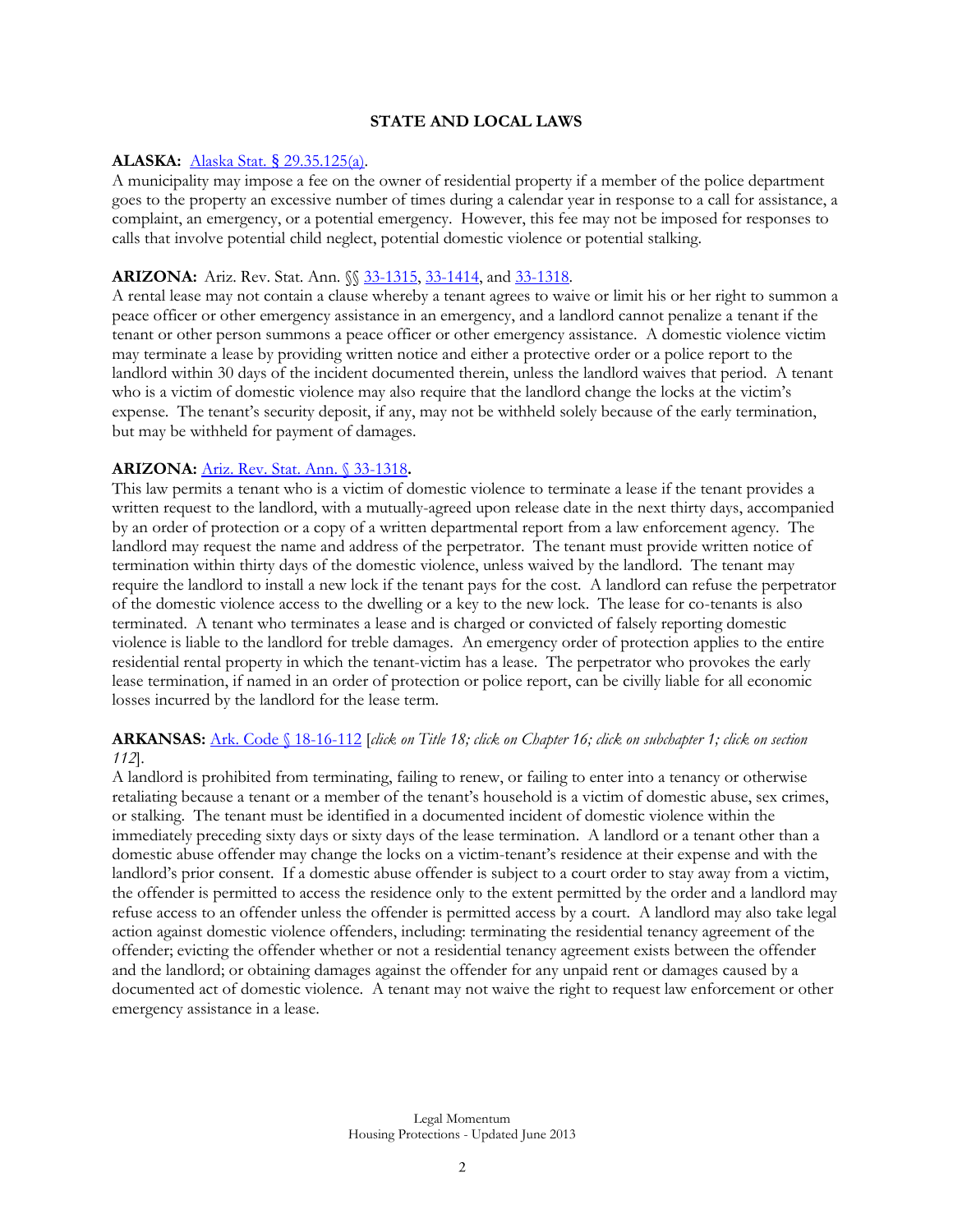#### **CALIFORNIA:** [Ca. Civil Code § 1946.7](http://leginfo.legislature.ca.gov/faces/codes.xhtml) *[click on Civil Code; click on Division 3; click on Title 5, chapter 2; scroll down to § 1946.7].*

Amends Section 1946.7 of the California Civil Code and allows a tenant to notify a landlord that "he or she or a household member" was a victim of domestic violence, sexual assault, abuse of an elder or a dependent adult, or stalking and intends to terminate a lease early. A tenant's notice of intended lease termination must be in writing and include a copy of a temporary restraining order, emergency protective order, or a copy of a written report by a peace officer stating that a report alleging domestic violence, sexual assault or stalking has been filed. Notice must be provided to the landlord within 180 days of the applicable order or written report. Upon proper notice, a tenant shall be required to pay rent for 30 days subsequent to notice and thereafter shall be released from further rental obligation under the applicable rental agreement.

# **CALIFORNIA:** [Cal. Code of Civ. Proc.](http://leginfo.legislature.ca.gov/faces/codes.xhtml) § 1161.3 [*click on Code of Civil Procedure; click on Part 3; click on Title 3,*

## *chapter 4; scroll down to § 1161.3*]

A landlord is prohibited from terminating or failing to renew a lease on the basis of domestic violence, sexual assault, stalking, or abuse of an elder or a dependent adult who is a member of the household, so long as the abuse is documented through either a restraining order or a police report, and the abuser is not a tenant in the same unit. However, a landlord may terminate or refuse to renew a lease if the landlord gives three days' written notice, and either the tenant has permitted the abuser to visit the property, or the landlord believes that the abuser poses a physical threat to other tenants "or to a tenant's right to quiet possession pursuant to Section 1927 of the Civil Code."

## CALIFORNIA: [Cal. Health and Safety Code § 34328.1.](http://www.leginfo.ca.gov/cgi-bin/displaycode?section=hsc&group=34001-35000&file=34310-34334)

This law requires public housing agencies to submit a report each year on the first of October that includes data on termination of tenancies of victims of domestic violence in housing authority units and termination of Section 8 vouchers of domestic violence victims. Terminations must be included regardless of whether the termination was based in whole or in part of activity related to the domestic violence, and regardless of whether termination ultimately occurred. The report must also state what steps, if any, were taken by the housing authority prior to the termination to assist the victim.

## **COLORADO:** [Col. Rev. Stat. Ann. §§ 13-40-104\(4\)](http://www.lexisnexis.com/hottopics/Colorado/) [*enter "13-40-104" in the search box and click go; click on 13- 40-104*] & [13-40-107.5\(5\)](http://www.lexisnexis.com/hottopics/Colorado/) [*enter "13-40-107.5" in the search box and click go; click on 13-40-107.5*].

A landlord may evict a tenant for a "substantial violation" of the law or for creating a dangerous situation, but not evict a victim of domestic violence or abuse. A tenant shall not be guilty of an unlawful detention of real property if the tenant is a victim of domestic violence and if the domestic violence was the cause of or resulted in the alleged substantial violation or unlawful detention. The domestic violence must have been documented by a police report or a valid civil or emergency protection order. These protections may not be waived by the tenant in a rental lease or other such agreement. They explicitly do not prevent the landlord from taking actions against a tenant or lessee that perpetuated the violence or abuse.

## **COLORADO:** Col. Rev. Stat. Ann. §[§ 38-12-401](http://www.lexisnexis.com/hottopics/Colorado/) [*enter "38-12-401" in the search box and click go; click on 38-12- 401*] & [38-12-402](http://www.lexisnexis.com/hottopics/Colorado/) [*enter "38-12-402" in the search box and click go; click on 38-12-402*].

A landlord may not include in rental agreements "a provision authorizing the landlord to terminate the agreement or to impose a penalty on a residential tenant for calls made by the residential tenant for peace officer assistance or other emergency assistance in response to" domestic violence. The right to call for police or emergency assistance is non-waivable. A victim of domestic violence may terminate a residential rental or lease agreement and vacate the premises without further obligation due to fear of imminent danger to the victim's self or to the victim's children because of the domestic violence. The tenant must notify the landlord in writing that he or she is a victim of domestic violence and provide the landlord with a police report written within the prior sixty days or a valid protection order. A vacating tenant will be responsible for one month's rent if the landlord experiences and documents damages equal to at least one month's rent as a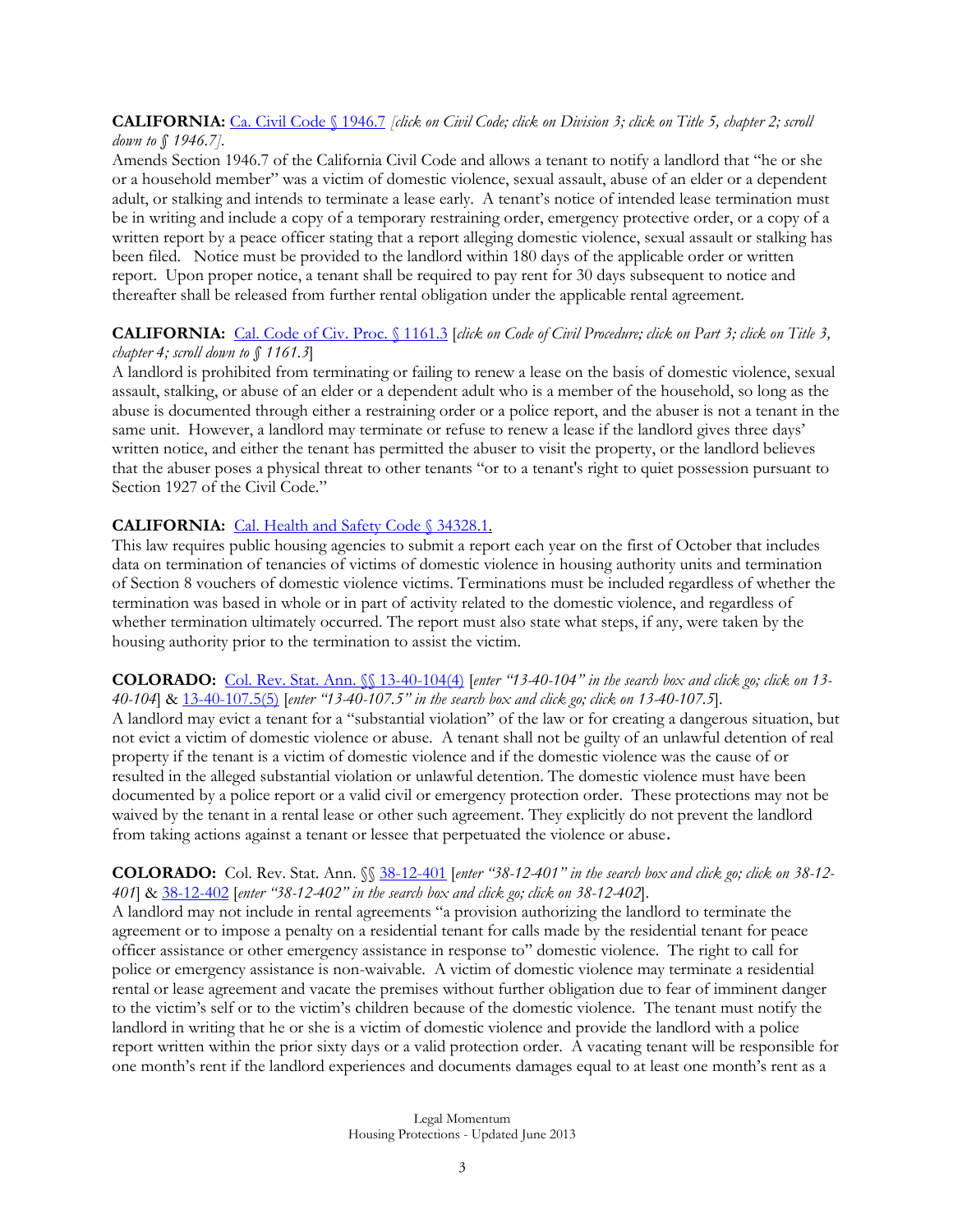result of the tenant's early termination of the agreement. The law prohibits the termination of a lease or eviction solely because the tenant is a victim of domestic violence or domestic abuse.

#### **CONNECTICUT:** [Conn. Gen. Stat. § 17b-808\(a\)\(2\).](http://www.cga.ct.gov/current/pub/chap_319uu.htm#sec_17b-808)

This law provides that a special needs benefit for emergency housing shall be provided to any recipient of temporary family assistance program benefits and the optional state supplementation program who cannot remain in permanent housing because the recipient has left to escape domestic violence.

#### **CONNECTICUT**: [Conn. Gen. Stat. § 47a-11e.](http://www.cga.ct.gov/current/pub/chap_830.htm#sec_47a-11e)

A tenant who enters into a rental agreement on or after January 1, 2011 may terminate a lease with thirty days' notice to the landlord, accompanied by a police or court record or a signed written statement from an employee of the Office of Victim Services within the Judicial Department or the Office of Victim Advocate, if the tenant is reasonably in fear of imminent harm due to family violence. The notice should consist of a sworn statement from the tenant and either a court or police record that is less than ninety days old, or "a signed written statement from an employee of the Office of Victim Services within the Judicial Department or the Office of Victim Advocate detailing an act of family violence against the tenant or the tenant's dependent that is dated not more than thirty days prior to the date of the tenant's notice." (See below for changes that may become effective October 1, 2013 if the governor signs a bill sent to him on June 11, 2013.)

#### **DELAWARE:** 25 Del. Code. *SS* 5141(6) [*click on subchapter II*] [& 5314\(b\).](http://delcode.delaware.gov/title25/c053/index.shtml)

This law adds victims of domestic abuse, sexual offenses, and stalking, as well as tenants who have sought relief from domestic violence from any officer, court, service, or agency, to the list of persons permitted to terminate leases early. The victim must provide verification of the violence in the form of an official document, such as a court order, or a statement from a reliable third party professional, including a law enforcement agency or officer; a domestic violence or domestic abuse service provider; or health care provider.

#### **DELAWARE**: [25 Del. Code § 5316.](http://delcode.delaware.gov/title25/c053/index.shtml)

Tenants who are victims of domestic violence, sexual offenses, or stalking are protected from eviction, increases in rent, or decreases in services when they seek services relating to their status as a victim (*e.g*. court, police, medical emergency, domestic violence or sexual assault programs). If the victim can demonstrate that a landlord instituted such an action within 90 days of an incident of violence or assault, the law creates a presumption (rebuttable through several means) that the landlord's actions were a violation. However, "[a] tenant who is otherwise delinquent in the payment of rent may not take advantage of the protection provided in this section."

## **DISTRICT OF COLUMBIA:** D.C. Code §§ [2-1401.01, -02;](http://government.westlaw.com/linkedslice/default.asp?SP=DCC-1000) § 2-1402.21(f); §§ [42-3505.01, -.07 , -.08](http://weblinks.westlaw.com/toc/default.aspx?Abbr=dc%2Dst&AP=DC010409875&ItemKey=DC010409875&RP=%2Ftoc%2Fdefault%2Ewl&Service=TOC&RS=WEBL8.07&VR=2.0&SPa=DCC-1000&fragment) [*click*

*on "search" and enter the code section in the search box*].

A tenant may defend her eviction in landlord-tenant court if the tenant, or the tenant's child, is a victim of an "intrafamily offense," and the violence is the basis for the eviction. A civil protection order ordering the abuser to vacate the home is a defense to a landlord's action for possession. A court has the discretion not to evict a tenant if the tenant has a copy of a police report written within the preceding sixty days, or has filed for but has not received a temporary or civil protection order ordering the abuser to vacate the home. The law also requires a landlord to release a victim-tenant from a lease upon receiving either an order of protection or a written record of the domestic violence from a qualified third party such as a law enforcement officer, health professional, or domestic violence counselor, received within ninety days of the event. The release is effective upon the earlier of fourteen days after the landlord receives the documentation, or until the unit is rented. In addition, upon written request of the tenant who is a victim of an intrafamily offense, the landlord shall change the locks to the tenant's doors within five business days, and pay the cost, which shall be reimbursed by the tenant if the landlord provides documentation of the cost within forty-five days. The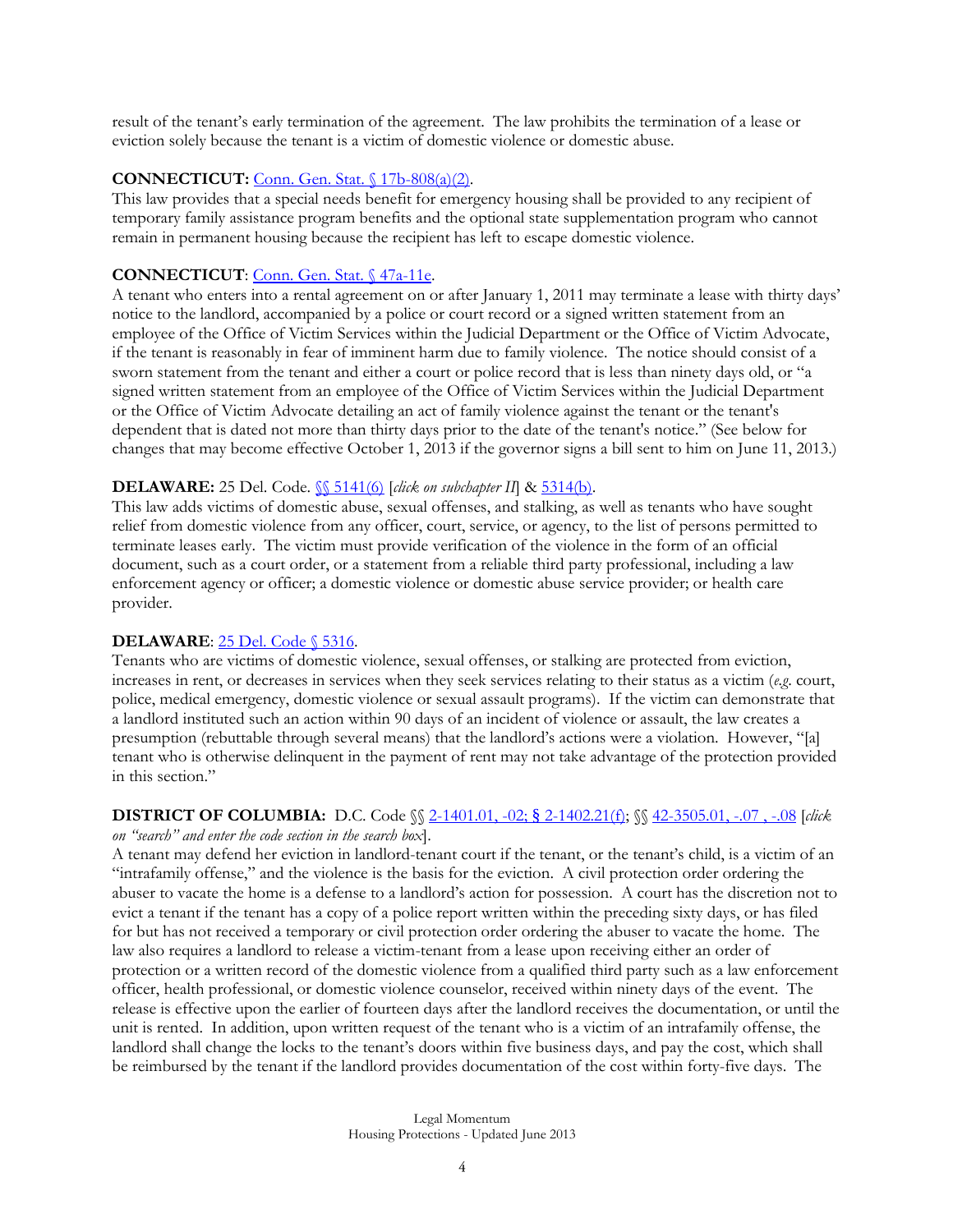law also prohibits discrimination against victims of intrafamily offenses, and requires landlords to make reasonable accommodations in restoring or improving security and safety measures. Landlords must permit early termination of the lease, and may not infringe or allow to be waived a tenant's right to call for police or emergency assistance.

#### **ILLINOIS**: [735 ILCS 5/9-106.2.](http://www.ilga.gov/legislation/ilcs/ilcs4.asp?DocName=073500050HArt%2E+IX&ActID=2017&ChapterID=56&SeqStart=65800000&SeqEnd=73500000)

This law provides for an affirmative defense in a possession action when the action is based solely on a tenant's domestic violence victim status, an actual or threatened incident of domestic violence, criminal activity related to domestic violence, a demand for possession where the tenant victim did not "knowingly consent to the barred person entering the premises" or where a valid court order allowed the barred person to enter. Documentation including "medical, court or police records documenting the violence or a statement from an employee of a victim service organization or medical professional," must be provided when asserting this defense.

#### **ILLINOIS:** [765 ILCS 750/1-750/35.](http://www.ilga.gov/legislation/ilcs/ilcs3.asp?ActID=2817&ChapAct=765%26nbsp%3BILCS%26nbsp%3B750%2F&ChapterID=62&ChapterName=PROPERTY&ActName=Safe+Homes+Act%2E)

This law, the "Safe Homes Act," provides an affirmative defense for a tenant who is a victim of domestic violence, sexual assault, or stalking who terminates a lease early against a landlord's action to recover rent for a breach of lease, if the court finds by a preponderance of the evidence that "the tenant or a member of tenant's household was under a credible imminent threat of domestic or sexual violence at the premises" and that the victim provided written notice to the landlord prior to or within three days of vacating that the threat of violence was the reason therefor. The act also provides a victim of sexual violence an affirmative defense to terminating a lease early if the court finds by a preponderance of the evidence that the violence occurred at the premises in question and was the reason the victim vacated, and that the victim notified the landlord in writing prior to or within three days of vacating of the reason therefor, provided the date of the sexual violence, and provided evidence (such as medical, court or police evidence of sexual violence; or a statement from an employee of a victim services or rape crisis organization from which the tenant or a member of the tenant's household sought services) of the violence, if the sexual violence occurred not more than sixty days prior to the written notice. When a tenant with a written lease requests via a written notice from all lessees that a landlord change the locks, if the threat is from a person who is not a lessee, notice of the lock change must be accompanied by at least one form of proof, including: medical, court or police evidence of domestic or sexual violence; or a statement from an employee of a victim services, domestic violence, or rape crisis organization from which the tenant or a member of the tenant's household sought services. A tenant with a written lease requesting a change of locks because of a threat of violence from another lessee must also provide an order of protection or a civil no-contact order granting the tenant exclusive possession of the premises. Written notice to a co-tenant posing a threat is not required if the victim has an order of protection or a no-contact order that grants the victim exclusive possession of the premises. A tenant with an oral lease may request a lock change by written notice from all lessees if he or she reasonably believes that the tenant or a member of the tenant's household is under a credible imminent threat of domestic or sexual violence. An oral lessee's request for a lock change must be accompanied by an order of protection or a civil no-contact order granting the tenant exclusive possession of the premises. This law does not apply to public housing, except the tenant-based Housing Choice Voucher program.

## **INDIANA:** [Ind. Code §§ 32-31-9-1through 32-31-9-15\).](http://www.in.gov/legislative/ic/code/title32/ar31/ch9.html)

Landlords are prohibited from terminating a lease, refusing to renew or enter into a lease, or retaliating against an applicant, tenant, or member of that individual's household solely because the applicant, tenant, or member of that individual's household is a victim or alleged victim of domestic or family violence, sexual violence, or stalking who has a civil order of protection or a criminal no-contact order. A landlord may not refuse to enter into a lease with an applicant or retaliate against a tenant because the individual has terminated a rental agreement because they are a victim of domestic violence. A tenant may have the locks changed at the tenant's cost within forty-eight hours of notifying the landlord of the tenant's status as a protected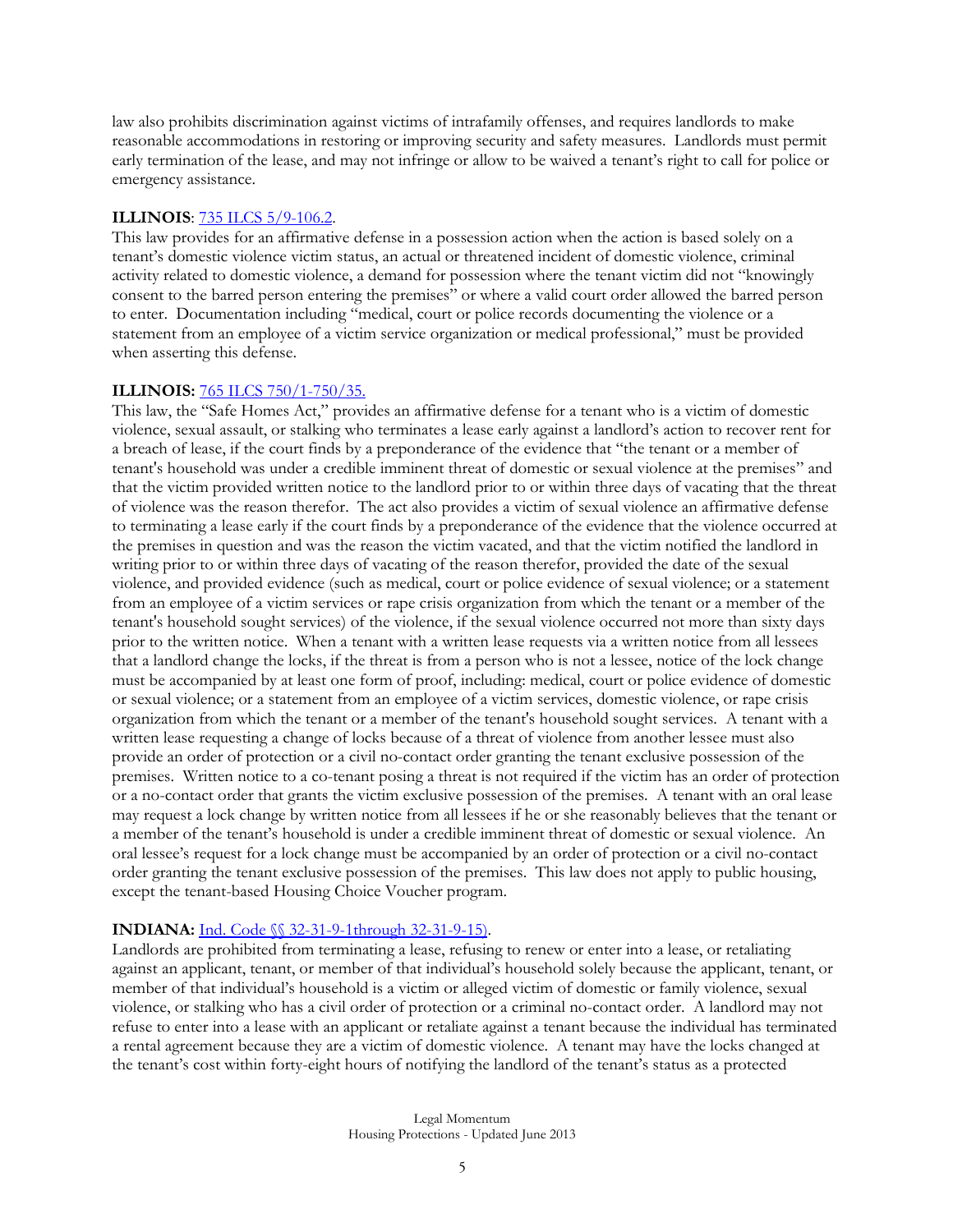individual (and upon receipt of a court order if the perpetrator is not a tenant of the same dwelling). If the perpetrator is a tenant of the same dwelling, the tenant may have the locks changed at the tenant's cost within twenty-four hours of notifying the landlord of the tenant's status as a protected individual (and upon receipt of a court order). A tenant who is a protected individual can also request early termination of a lease, upon providing the landlord with (1) thirty days' written notice; (2) a copy of an order of protection or a criminal no-contact order; and (3) if the tenant is a victim of domestic violence or sexual assault, a copy of a safety plan that is dated within thirty days of the written notice, is provided by an accredited domestic violence or sexual assault program, and recommends relocation of the individual. The law only applies to rental leases entered into or renewed after June 30, 2007.

#### **IOWA:** Iowa Code §§ [562A.27A](http://coolice.legis.state.ia.us/Cool-ICE/default.asp?category=billinfo&service=IowaCode) [*enter "562A.27A" in the search box and click submit*] & [562B.25A\(3\)](http://coolice.legis.state.ia.us/Cool-ICE/default.asp?category=billinfo&service=IowaCode) [*enter "562B.25A" in the search box and click submit*].

This law creates an exemption from the statutory provision permitting landlords to terminate the tenancy of tenants who create a "clear and present danger" to others for any tenant who provides written proof that the activities creating the danger were conducted by a person other than the tenant, and the tenant (a) sought a protective order or similar order against the person creating the danger; (b) reported the person creating the danger to a law enforcement agency in an effort to initiate criminal action; or (c) wrote a letter to the person creating the danger telling the person not to return to the premises and warning the person that return to the premises may result in a trespass or other action. If the tenant wrote a letter to the person creating the danger and that person nonetheless conducts further activities causing a clear and present danger, the tenant must undertake (a) or (b) to be covered by this exemption. A landlord seeking to terminate a tenancy on grounds of "clear and present danger" must notify the tenant in writing as to "the specific activity causing the clear and present danger" and inform the tenant in writing of the specific protections described above.

## **LOUISIANA:** [La. Rev. Stat. Ann. § 40:506\(D\).](http://www.legis.state.la.us/lss/lss.asp?doc=98568)

Local public housing authorities may not terminate the tenancy of a resident based on "domestic abuse, dating violence or family violence" committed against the head of a household, member of household, or a resident. Local public housing authorities may terminate the tenancy of the perpetrator of such violence.

## **MAINE**: [30-A M.R.S.](http://www.mainelegislature.org/legis/statutes/30-A/title30-Asec4706.html) § 4706.

This law, which relates to public records and the Maine Housing Authority, provides that records are deemed confidential, which provide the "address of a shelter or other living accommodation for victims of domestic violence."

#### **MARYLAND:** [Md. Code, Real Prop. §§ 8-5A-01 through 8-5A-06](http://mgaleg.maryland.gov/webmga/frmStatutes.aspx?p) *[enter "Real Property" under "article" and the section number under "section"]*.

A tenant who is the victim of domestic violence or sexual assault may terminate a lease with responsibility for rent only for the next thirty days if he or she provides the proper written notice to the landlord and includes a copy of a protective order or peace order. In eviction cases where domestic violence or sexual assault is the reason for the eviction, the tenant may raise a "rebuttable presumption that the alleged breach of the lease does not warrant an eviction" by providing a protective or peace order, although provision of such an order is not required for a victim to prevail. If a protective or peace order requires "requires the respondent to refrain from entering or to vacate the residence of the tenant or legal occupant," the landlord must change the locks by the end of the business day following the tenant's written request, accompanied by the order.

## **MASSACHUSETTS:** [Mass. Gen. Laws ch. 186 §§ 23-29.](https://malegislature.gov/Laws/SessionLaws/Acts/2012/Chapter402)

Allows a tenant or co-tenant to terminate a rental agreement and "quit the premises" upon written notice to an owner of or if a member of a tenant's household is reasonably in fear of imminent serious physical harm from domestic violence, rape, sexual assault or stalking, or has experienced the same within the last three months. The tenant is liable for rent for 30 days after the notice. An owner may request proof relating to the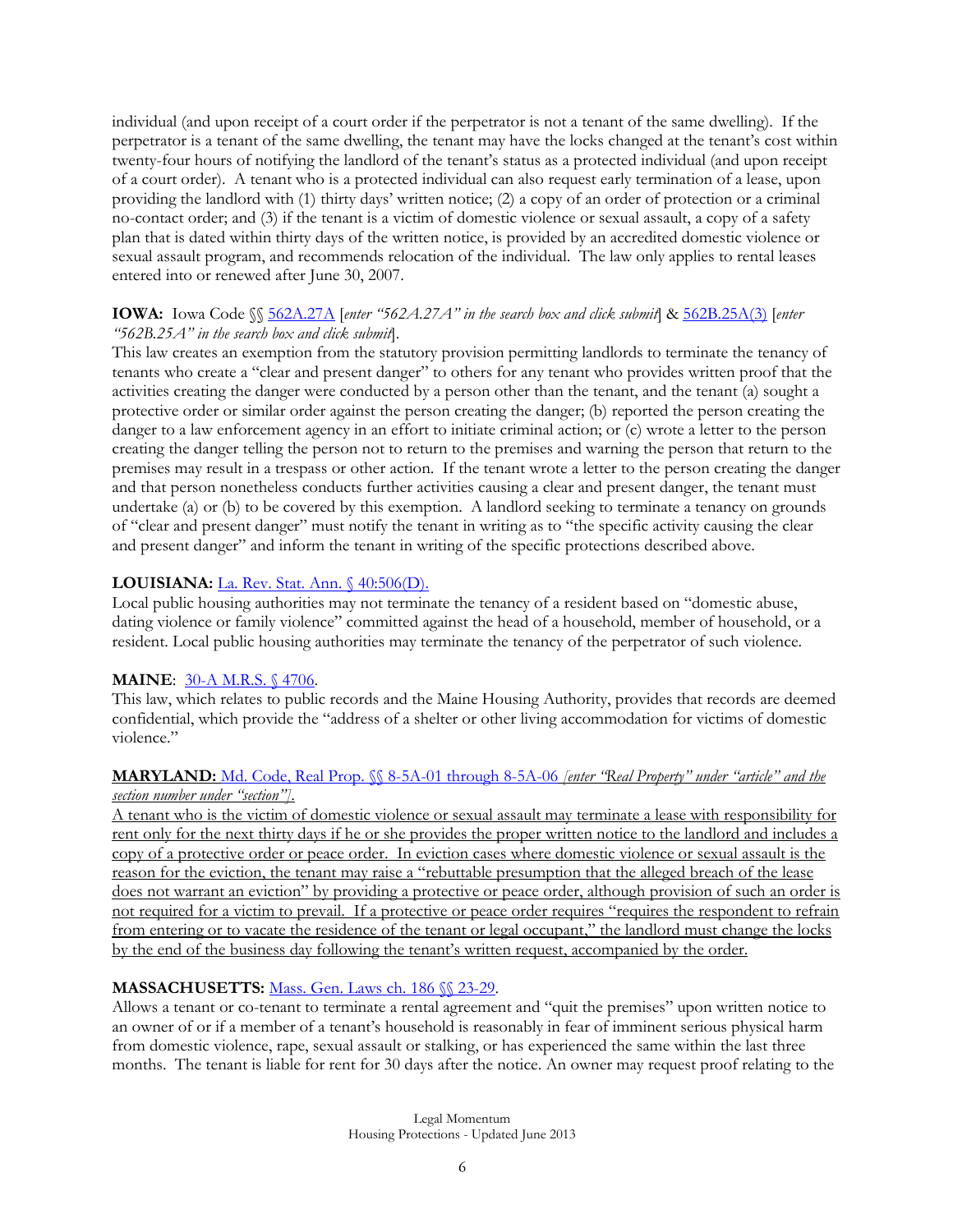notice, including the name of the perpetrator, a copy of an order of protection, a record from a federal, state or local court or police, or a written verification from a qualified third party. An owner is prohibited from terminating a tenancy based on a tenant or co-tenant's status as a victim of domestic violence. A tenant or cotenant may request a lock change from the owner on the same terms as described for termination above. These provisions cannot be waived in a lease.

## **MICHIGAN:** Mich. Comp. Laws §§ [554.601b](http://www.legislature.mi.gov/(S(lgpor1yianb121aipb2bzsee))/mileg.aspx?page=getObject&objectName=mcl-554-601b) and [600.5714\(](http://www.legislature.mi.gov/(S(lgpor1yianb121aipb2bzsee))/mileg.aspx?page=getObject&objectName=mcl-600-5714)e).

"A tenant who has a reasonable apprehension of present danger to the tenant or his or her child from domestic violence, sexual assault, or stalking while that person is a tenant" may terminate the lease upon written notification by certified mail to the landlord, supported by a protective order, probation order, conditional release order, parole order, a police report that has resulted in criminal charges within the last 14 days, a police report that has resulted in criminal charges more than 14 days accompanied by a statement from a qualified third party that there is still a threat of present danger, or a statement from a qualified third party in the form described in the statute. "[T]he tenant is released from an obligation to pay rent no later than the first day of the second month that rent is due after notice is given," but the landlord need not return any prepaid rent. A landlord will ordinarily be entitled to recover possession of the premises by summary proceedings when a tenant has caused or threatened physical injury to an individual on the landlord's property and the appropriate police have been called, but this does not apply when the individual who was physically injured or threatened is the tenant or a member of the tenant's household or when application would result in a violation of federal housing regulations.

## **MINNESOTA:** [Minn. Stat. § 504B.205.](http://www.revisor.leg.state.mn.us/stats/504B/205.html)

A landlord is prohibited from limiting a tenant's "right to call for police or emergency assistance in response to domestic abuse" or from imposing a penalty on the tenant for exercising that right. The law may be enforced by a tenant in a civil action against a landlord for the greater of actual damages or \$250, or by the attorney general. A tenant may also raise her or his statutory right to request police or emergency assistance as a defense to an eviction, pursuant t[o Minn. Stat. § 504B.285](http://www.revisor.leg.state.mn.us/stats/504B/285.html), provided that the tenant can show by a "fair preponderance of the evidence" that the eviction or rent increase was in whole or in part "a penalty for the defendant's good faith attempt to secure or enforce" that right.

#### **MINNESOTA:** [Minn. Stat. § 504B.206.](https://www.revisor.leg.state.mn.us/statutes/?id=504B.206)

A tenant who fears imminent domestic abuse against the tenant or the tenant's minor children if the tenant or the tenant's minor children remain in the leased premises may terminate a lease agreement. The tenant must provide to the landlord an order of protection or no-contact order, and advance written notice (via mail, fax, or in person) to the landlord stating that: the tenant fears imminent domestic abuse from a person named in an order of protection or no contact order; the tenant needs to terminate the tenancy; and the specific date the tenancy will terminate. The landlord must keep any information about the domestic violence confidential. The tenant is responsible for the rent payment for the full month in which the tenancy terminates and an additional amount equal to one month's rent. The amount equal to one month's rent must be paid on or before the termination of the tenancy for the tenant to be relieved of the contractual obligations for the remaining term of the lease. A tenant may not waive or be required to waive the rights under this law.

#### **MISSISSIPPI:** [Miss. Code Ann. § 99-41-5](http://www.lexisnexis.com/hottopics/mscode/) [*enter "99-41-5" in the search box and click submit*].

This bill, which was signed into law by the Governor on May 1, 2012, amends the Mississippi Crime Victim's Compensation Act to provide that "necessary expenses" covered under the Act include "temporary housing and relocation assistance for victims of domestic violence in imminent danger" and "replacement costs for windows, doors, locks or other security devices of a residential dwelling."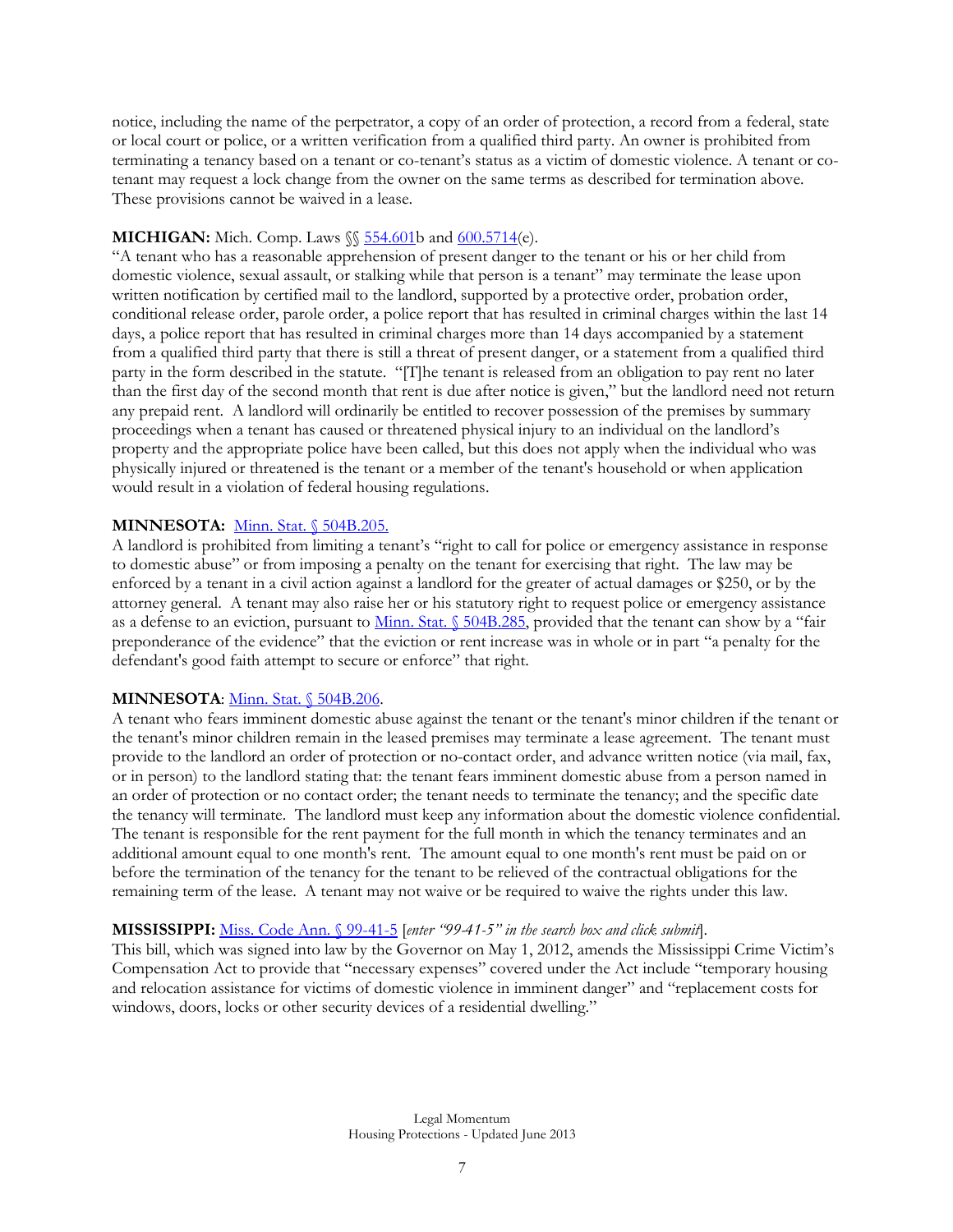#### **NEVADA:** <u>A.B. 284</u>, 77<sup>th</sup> Reg. Sess. (Nev. 2013).

A tenant who is a victim of domestic violence may terminate a lease, effective at the end of the current rental period or 30 days after the notice is provided to the landlord, whichever occurs sooner, by providing the landlord written notice supported by an order of protection, police report, or affidavit from a qualified third party (a physical or mental health care provider, domestic violence advocate, or clergyperson). A tenant may also request new locks at the tenant's expense by providing the same notice. Landlords may not discriminate against current or potential tenants who are domestic violence victims or have utilized these protections. This law passed on June 1, 2013 and will be codified at chapter 301 in the Nevada Revised Statutes.

#### **NEW HAMPSHIRE:** [N.H.R.S.A. 540:2.](http://www.gencourt.state.nh.us/rsa/html/lv/540/540-mrg.htm)

Provides that a lessor or owner of residential property may not terminate a lease based on a tenant or household member's having been a victim of domestic violence, sexual assault or stalking, as long as the tenant or household member provides written verification to the lessor or owner that a valid protective order against the perpetrator was obtained. A lessor or owner who receives a copy of a protective order granting possession to a tenant or household member to the exclusion of another tenant or household member must comply with a lock change request. Upon final judgment pursuant to a possessory action, a lessor or owner shall have the right to bar the tenant or household member accused of violence from the property. Singlefamily houses acquired by banks through foreclosure, rental units in owner occupied buildings with four units or less, and single family houses, if the owner does not own more than three single family houses at one time are excluded from the provisions of this section.

## **NEW JERSEY**[: N.J. Stat.§ 46:8-9.6](http://lis.njleg.state.nj.us/cgi-bin/om_isapi.dll?clientID=167895&Depth=2&depth=2&expandheadings=on&headingswithhits=on&hitsperheading=on&infobase=statutes.nfo&record=%7B13D39%7D&softpage=Doc_Frame_PG42) through § 46:8-9.12; [§ 46:8-21.1](http://lis.njleg.state.nj.us/cgi-bin/om_isapi.dll?clientID=41387838&Depth=2&depth=2&expandheadings=on&headingswithhits=on&hitsperheading=on&infobase=statutes.nfo&record=%7b13D37%7d&softpage=Doc_Frame_PG42).

Allows a tenant to terminate a non-seasonal lease upon provision of "written notice that the tenant or a child of the tenant faces an imminent threat of serious physical harm if the tenant remains on the leased premises" and documentation of the violence via one of the following: a certified copy of a permanent restraining order from a New Jersey court or a court of another jurisdiction, a "law enforcement agency record," medical documentation of domestic violence by a health care provider, a certification from a "certified Domestic Violence Specialist," or documents from a licensed social worker relating to the domestic violence. The lease terminates thirty days after such notice is provided, and any co-tenants' leases also terminate on that day. Landlords shall keep confidential information learned through this process. The landlord should return any advance rent and unused security deposit, plus the interest earned thereon, to the tenant within fifteen days after the lease terminates.

#### **NEW MEXICO:** [N.M. Stat. Ann. § 47-8-33\(J\)](http://public.nmcompcomm.us/nmpublic/gateway.dll/?f=templates&fn=default.htm) [*click on New Mexico Statutes and Court Rules; click on Statutory Chapters; click on Chapter 47; click on Chapter 8; click on 47-8-33*].

This law provides a defense against eviction for a victim of domestic violence if the landlord tries to evict the tenant because the tenant committed or allowed another person to commit a substantial violation of the lease. The law provides that a tenant will not be evicted if she filed for or received a restraining order before or as a result of the incident leading to the eviction notice. It also grants the court discretion in other cases to evict the resident accused of violating the lease while allowing the other tenants to remain.

## **NEW YORK STATE:** [N.Y. Real Prop. Law §§ 227-c.](http://public.leginfo.state.ny.us/LAWSSEAF.cgi?QUERYTYPE=LAWS+&QUERYDATA=$$RPP227-C$$@TXRPP0227-C+&LIST=LAW+&BROWSER=BROWSER+&TOKEN=09247902+&TARGET=VIEW)

A victim of domestic violence with an order of protection may terminate a lease without penalty. On ten days' notice, the victim who has an order of protection may ask the criminal or family court that issued the order of protection for an order terminating the lease. The court shall issue such an order only if: (1) there continues to exist a substantial risk of physical or emotional harm to the tenant or the tenant's child if they were to remain in the dwelling; (2) the tenant attempted to obtain the landlord's voluntary consent to the lease termination; and (3) the tenant is acting in good faith. The order shall specify the termination date, which shall be no earlier than thirty days and no later than 150 days after the due date of the next rental payment subsequent to the date such order is served on the landlord. The law requires the provision of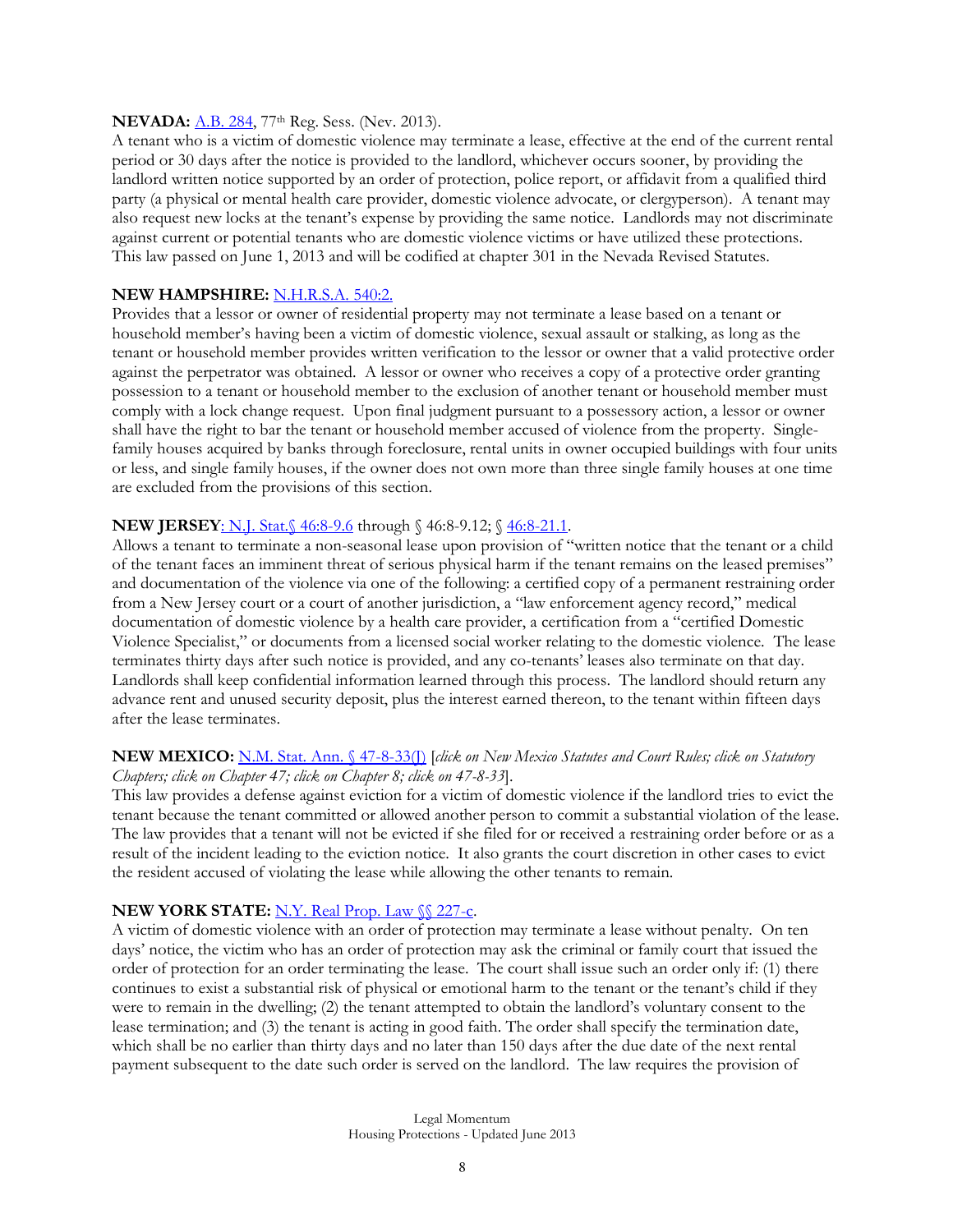notice to any co-tenants of the intent to terminate the lease; gives a co-tenant the opportunity to be heard and express opposition to a lease termination order; allows the court that issued the order of protection to hear the application for a lease termination even if the original proceeding has been closed; and allows the court to sever a co-tenancy on behalf of the holder of the order of protection.

## **NEW YORK STATE:** Emergency Tenant Protection Act § 5(4)(11).

Under New York State laws determining primary residency, a tenant who is a victim of domestic violence who has been forced to leave the unit because of such violence, and who asserts an intent to return to the housing accommodation, shall be deemed to be occupying the unit as his or her primary residence. A landlord may not commence a proceeding to recover possession of the housing, on the grounds that it is not the tenant's primary residence, unless the landlord gives thirty days' notice to the tenant first.

## **NEW YORK CITY:** N.Y.C. Admin. Code  $\{\}\$  [26-403\(e\)\(2\)\(i\)\(10\),](http://public.leginfo.state.ny.us/LAWSSEAF.cgi?QUERYTYPE=LAWS+&QUERYDATA=$$ADC26-403$$@TXADC026-403+&LIST=LAW+&BROWSER=BROWSER+&TOKEN=53684723+&TARGET=VIEW) [26-504\(a\)\(1\)\(f\).](http://public.leginfo.state.ny.us/LAWSSEAF.cgi?QUERYTYPE=LAWS+&QUERYDATA=$$ADC26-504$$@TXADC026-504+&LIST=LAW+&BROWSER=BROWSER+&TOKEN=53684723+&TARGET=VIEW)

Under New York City laws determining primary residency, a tenant who is a victim of domestic violence who has been forced to leave the unit because of such violence, and who asserts an intent to return to the housing accommodation, shall be deemed to be occupying the unit as his or her primary residence. A landlord may not commence a proceeding to recover possession of the housing, on the grounds that it is not the tenant's primary residence, unless the landlord gives thirty days' notice to the tenant first.

## **NEW YORK, WESTCHESTER COUNTY:** [Westchester County Code §§ 700.02, 700.05, 700.11\(h\)\(2\).](http://www.westchestergov.com/humanrightscommission/images/HRC%20LAW_001.pdf)

This law prohibits housing discrimination (as well as employment discrimination and public accommodation discrimination) against victims of domestic violence, sexual assault, or stalking in Westchester County. It protects victims from being denied housing, refused a lease, or refused a lease renewal, among other things. To claim protections under the law, an individual must provide the owner, landlord, or other person offering the property with documentation certifying that he or she is a victim of such violence; this requirement can be met by providing a police report; court order; or documentation from a medical professional, domestic violence advocate, clergy member, or counselor from whom the individual has sought assistance from in addressing the violence. Documentation must be kept in the "strictest confidence." Documentation is not required if the owner, landlord, or other relevant person perceives the individual to be a victim of domestic violence, sexual assault, or stalking. This provision does not apply to owner-occupied buildings with accommodations for fewer than four families, or rooms rented from owner-occupied homes.

## **NORTH CAROLINA:** N.C. Gen. Stat. §[§42-40,](http://www.ncga.state.nc.us/EnactedLegislation/Statutes/HTML/BySection/Chapter_42/GS_42-40.html) [42-42.2,](http://www.ncga.state.nc.us/EnactedLegislation/Statutes/HTML/BySection/Chapter_42/GS_42-42.2.html) [42-42.3,](http://www.ncga.state.nc.us/EnactedLegislation/Statutes/HTML/BySection/Chapter_42/GS_42-42.3.html) & [42-45.1.](http://www.ncga.state.nc.us/EnactedLegislation/Statutes/HTML/BySection/Chapter_42/GS_42-45.1.html)

This law entitles a tenant who is, or who has a household member who is, a victim of domestic violence, sexual assault, or stalking to terminate a rental agreement upon thirty days' written notice to the landlord. The tenant must also provide a copy of a civil protection order made on notice, a criminal order restraining a person from contact with a tenant, or an address confidentiality program card, and if the tenant claims domestic violence or sexual assault, the tenant must provide a safety plan from a domestic violence or sexual assault agency that recommends relocation. Upon termination, the tenant is liable for rent due prorated to the effective date of the termination. This law prohibits discrimination against tenants based on the tenant's (or a household member's) status as a victim of domestic violence, sexual assault, or stalking, or the tenant's status as someone who has terminated a prior lease on the basis of domestic violence, sexual assault, or stalking, provided that the violence has been documented by law enforcement, a court, a federal agency, a domestic violence or sexual assault program, or a religious, medical, or other professional. The law also entitles tenants who are victims of domestic violence, sexual assault, or stalking to request that the locks to their dwelling units be changed at the tenant's expense; there are documentation requirements that apply only if the perpetrator of the violence is a tenant in the same dwelling unit.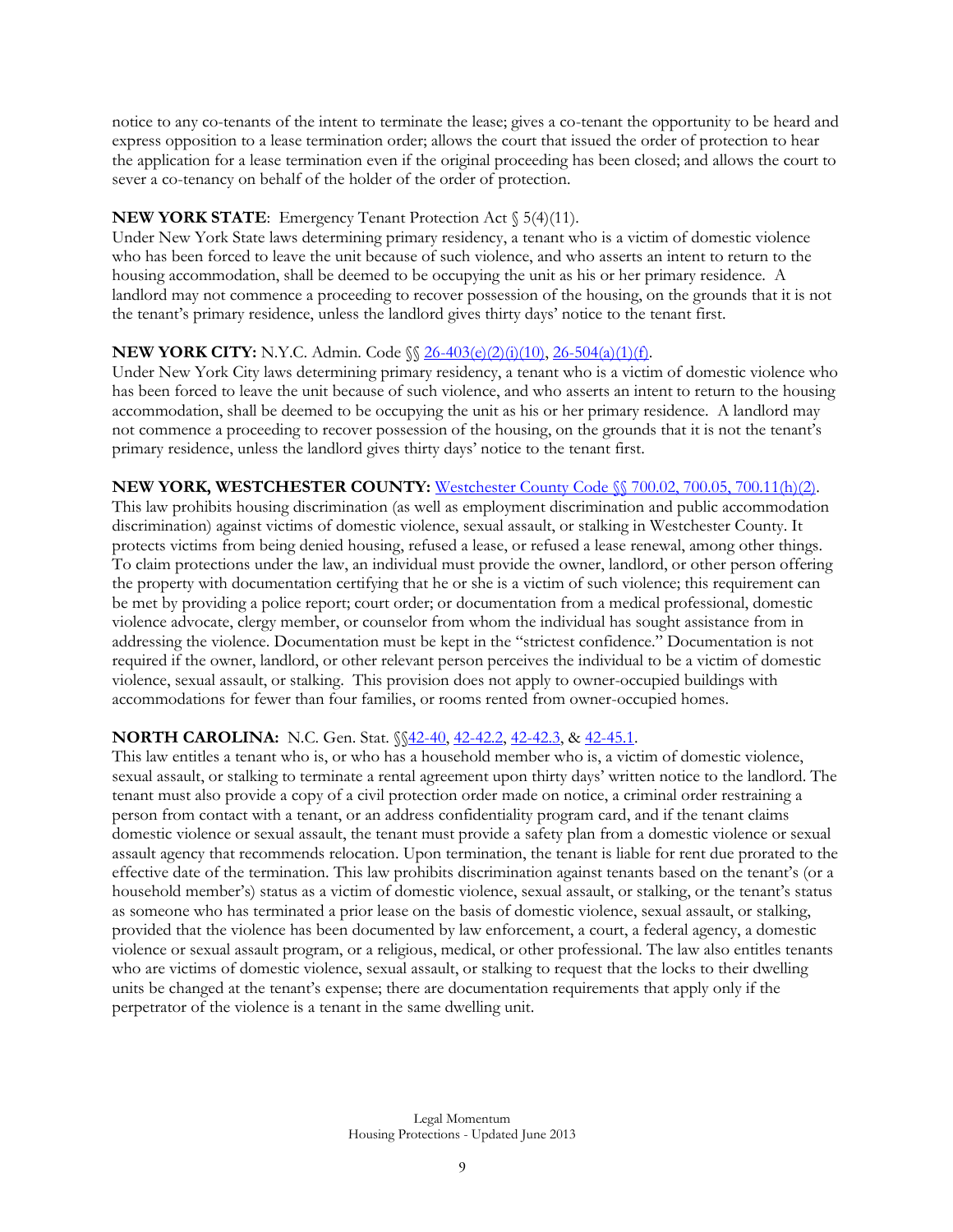#### **NORTH DAKOTA: [N.D. Cent. Code, §](http://www.legis.nd.gov/cencode/t47c16.pdf) 47-16-17.1.**

Allows a tenant who is a victim of domestic violence or "fears imminent domestic violence" if the tenant remain in the leased premises to terminate a residential lease. A tenant must provide advance written notice to the landlord stating the date that the tenancy will terminate, as well as a statement that the tenant fears imminent domestic violence by a person named in a protection order or an order prohibiting contact. The tenant must deliver the notice to the landlord prior to the date of termination stated in the notice, along with the protection order or order prohibiting contact. This information must be kept confidential. With proper notice, a tenant is relieved from further contractual obligation after paying rent for the month the tenancy terminates, and an additional amount equal to one month's rent. If the victim is the only tenant, the security deposit shall be returned upon the first day of the month following the date the tenant vacates the premises. A person may not discriminate against a tenant for having exercised the right to terminate a lease, and "[i]n an action for a violation of this section, the court may award statutory damages of one thousand dollars. The court also may award actual damages, reasonable attorney's fees, costs, and disbursements."

#### **OREGON:** Ore. Rev. Stat.  $\sqrt{\}$  90.445 through 90.459, 105.128.

A landlord must release a tenant from a rental agreement upon fourteen days' written notice and verification that the tenant has been the victim of domestic violence, sexual assault, or stalking within ninety days preceding the date of the notice. The notice must specify the release date, and the notice must be accompanied by verification that the tenant has an order of protection or has been the victim of such violence within the ninety days preceding the date of the notice. Verification can take the form of an order of protection or a no-contact order; a police report; a statement by a law enforcement officer, in the form provided in the statute, that the tenant or a minor member of the tenant's household is a victim of such violence; a copy of a conviction of any person for an act of domestic violence, sexual assault or stalking against the tenant; or a statement by a qualified third party such as a victim services provider, law enforcement officer, attorney or licensed health processional, in the form provided in the statute. A verification statement must be signed by the tenant and the qualified third party, in the form provided in the statute. A landlord must promptly change locks on a tenant's unit at the tenant's expense upon the tenant's request. A tenant is not required to provide verification of the violence to initiate changing of the locks; however, if the perpetrator is a tenant in the same unit, the tenant must provide the landlord with a copy of a court order requiring the perpetrator to move out of the unit. A landlord, upon 24 hours' written notice, may terminate a rental agreement of a perpetrator against a household member, but not terminate the rental agreement of the other tenants. If the perpetrator continues to occupy the premises after the termination date, the landlord may seek a court order to evict the perpetrator from the premises and terminate the tenancy. The perpetrator is jointly liable with any other tenants for rent or damages to the unit incurred after the later of the termination date in the notice, or the date the perpetrator vacates the premises.

The law also prohibits a landlord from terminating or failing to renew a rental agreement of a tenant because the tenant is or has been a victim of domestic violence, sexual assault, or stalking; because of a violation of the lease due to an incident of such violence; because of criminal activity relating to such violence; or because of any police or emergency response related to such violence. The landlord is also prohibited from treating such a tenant differently than other tenants. However, a landlord may terminate the lease of a victim if the landlord has previously given the tenant a written warning regarding the conduct of the perpetrator relating to domestic violence, and the tenant permits or consents to the perpetrator's presence on the premises and the perpetrator is an actual and imminent threat to the safety of other persons; or the perpetrator is an unauthorized occupant and the tenant permits or consents to the perpetrator living in the unit without the landlord's permission. A tenant may bring an action and seek damages specified in the statute for a landlord's violation of the law. Finally, "[i] f the defendant raises a defense under ORS 90.449 based upon the defendant's status as a victim of domestic violence, sexual assault or stalking and the perpetrator is a tenant of the dwelling unit, the court may issue an order terminating the tenancy of the perpetrator and ordering the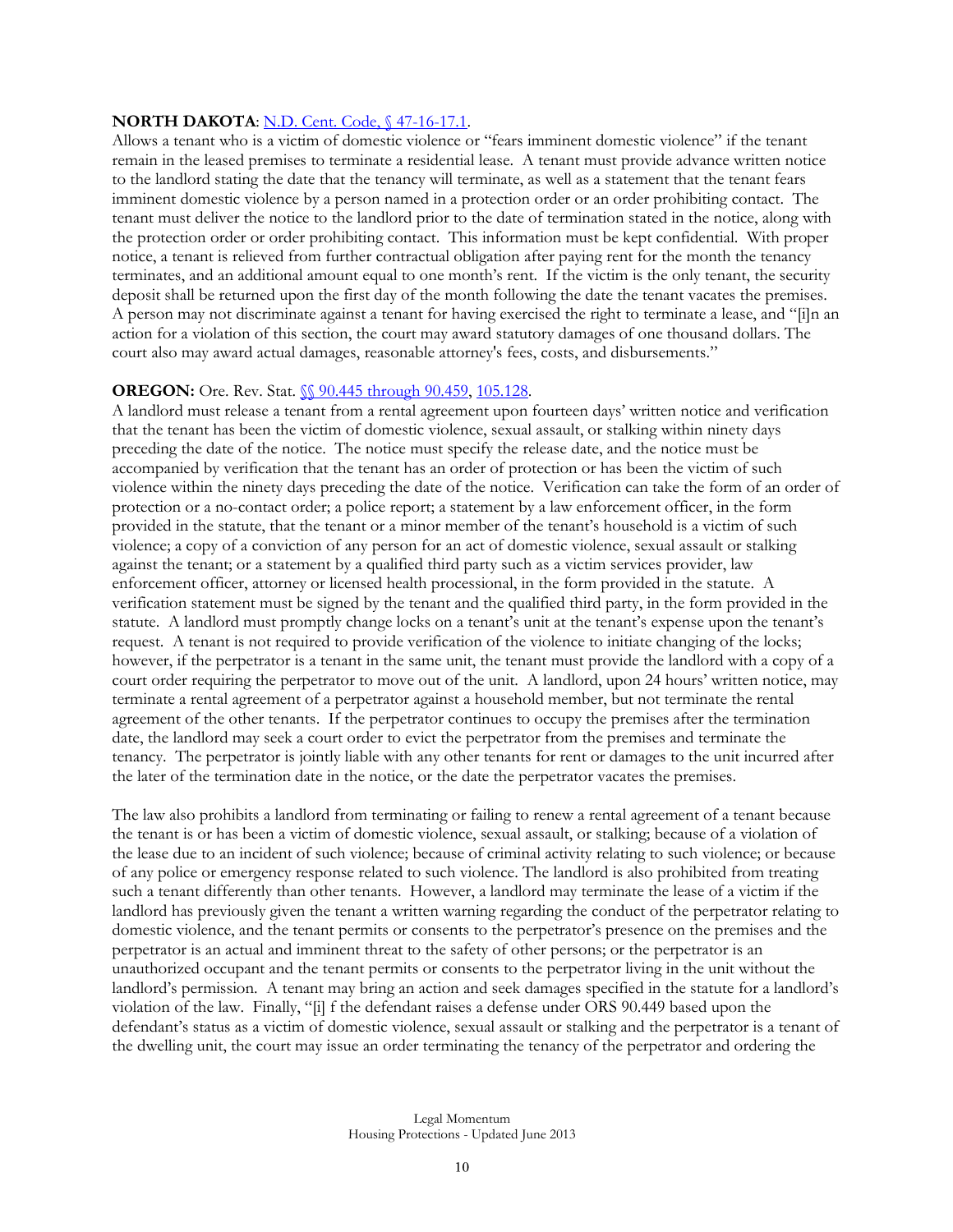perpetrator to vacate the dwelling unit without terminating the tenancy of the other tenants and without awarding possession to the plaintiff," and may grant judgment against the perpetrator.

## **PENNSYLVANIA:** [68 P.S. § 250.513](http://www.legis.state.pa.us/WU01/LI/LI/US/HTM/1995/0/0033.000.001.000..HTM)**.**

This law provides that if a victim of domestic violence appeals an action for the possession of real property for rent due, she has thirty days from the date of the trial decision to do so. The appeal will stay enforcement of the trial court judgment, provided that the tenant pays any rent in cash that has accrued during the court proceeding within ten days of its becoming due.

## **RHODE ISLAND:** R.I. Gen. Laws  $\{\{\}\$  [34-37-1,](http://www.rilin.state.ri.us/Statutes/TITLE34/34-37/34-37-1.HTM) [-2,](http://www.rilin.state.ri.us/Statutes/TITLE34/34-37/34-37-2.HTM) [-2.4,](http://www.rilin.state.ri.us/Statutes/TITLE34/34-37/34-37-2.4.HTM) [-3,](http://www.rilin.state.ri.us/Statutes/TITLE34/34-37/34-37-3.HTM) [-4.](http://www.rilin.state.ri.us/Statutes/TITLE34/34-37/34-37-4.HTM)

It is illegal, and against public policy, for landlords or mortgage lenders to refuse a lease, terminate a lease or otherwise discriminate against a tenant or tenant applicant because he or she, or a member of her or his household, "is or has been, or is threatened with being, the victim of domestic abuse" or "has obtained, or sought, or is seeking" a restraining order. No one renting or selling an accommodation may inquire about a renter's victim status or indicate a preference about status in its advertising. The law allows a landlord to evict any household member who is committing domestic abuse.

## **TEXAS:** [Tex. Prop. Code § 92.015.](http://www.statutes.legis.state.tx.us/Docs/PR/htm/PR.92.htm#92.015)

This law prohibits landlords from (1) interfering with tenants' rights to summon police or other emergency assistance in response to domestic violence, and (2) imposing "monetary or other penalties" on tenants who "summon[] police or emergency assistance." Any clause in a lease purporting to do so is void. In addition to other remedies provided by law, a tenant may recover from or against a landlord who violates this law a civil penalty equal to one month's rent, actual damages suffered by the tenant as a result of the landlord's violation of this section, injunctive relief, court costs, and reasonable attorney's fees incurred by the tenant in seeking enforcement of this section.

## **TEXAS:** Tex. Prop. Code  $\sqrt{\ }$  92.016, 92.0161.

These laws grant victims of domestic violence and victims or parents of victims of certain sex offenses the right to terminate a lease before the end of the lease term and avoid liability for future rent or other sums due under the lease if the victim obtains and provides the landlord with written notice and certain documentation. Domestic violence victims must provide a temporary or permanent protective order; sexual assault victims must provide a notice from a licensed health care services provider, licensed mental health services provider, a sexual assault services advocate, or a protective order. Written notice to the landlord is also required if the perpetrator is not a co-tenant or occupant of the same dwelling; the termination becomes effective thirty days after the tenant provides the notice and the supporting documents. The law also provides explicitly that neither landlord nor tenant can waive this right. A tenant will be released from all delinquent rent if the lease does not include language specifically setting forth these rights. (Please note that as of early June 2013 an amendment adding stalking to section 92.0161 had been passed by the Texas Legislature and was waiting for the governor's signature.)

## **UTAH:** [Utah Code Ann. § 57-22-5.1.](http://le.utah.gov/~code/TITLE57/htm/57_22_000501.htm)

Victims of domestic violence, stalking, sexual offenses, dating violence, and burglary who live in residential rental units have a right to have their locks changed at their own expense if they provide their landlord with a protective order or police report. Notwithstanding any rental agreement, the landlord shall not provide a copy of the key to the perpetrator. A renter who is a victim of the crimes listed above may also terminate her lease if s/he is in compliance with all provisions of his/her lease, provides the landlord with written notice and a copy of a protective order or police report, and pays rent for the next 45 days.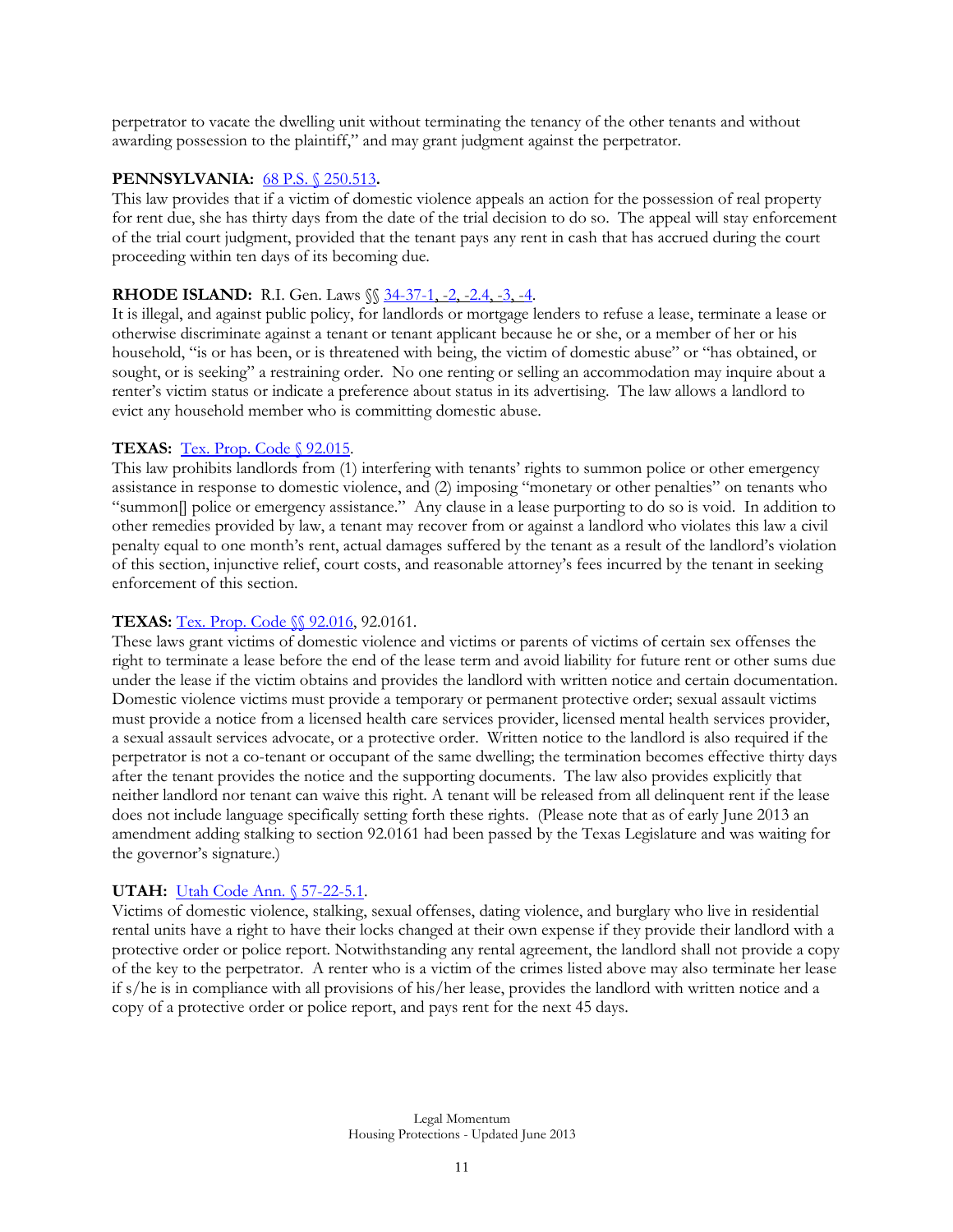## **VIRGINIA:** Va. Code Ann. [§§ 55-225.5,](http://leg1.state.va.us/cgi-bin/legp504.exe?000+cod+55-225.5) [55-248.18:1](http://leg1.state.va.us/cgi-bin/legp504.exe?000+cod+55-248.18C1) [& 55-248.31\(D\).](http://leg1.state.va.us/cgi-bin/legp504.exe?000+cod+55-248.31)

A tenant who has obtained a judicial order granting the tenant possession of the premises to the exclusion of one or more co-tenants has a right to have their landlord change their locks or install other security devices or to do so themselves; the tenant must compensate the landlord for actual reasonable expenses of removing security devices at the termination of the tenancy. However, this provision does not apply to orders issued ex parte. A lease may not be terminated solely because of an act of domestic violence against the tenant, if the tenant provides written documentation of the abuse and promptly notifies the landlord of the abuser's return to the premises.

## **VIRGINIA:** Va. Code Ann. §[§ 55-225.16 & 55-248.21:2.](http://lis.virginia.gov/cgi-bin/legp604.exe?131+ful+SB1004)

This bill was approved in March 2013 and permits a tenant who is a victim of domestic violence, sexual abuse, or criminal sexual assault to terminate a rental agreement where the victim gives written notice supported by a protective order or a court order indicating the assailant has been convicted. The lease shall terminate on a day not 30 days later than the day the next rental payment is due.

## **WASHINGTON:** Wash. Rev. Code Ann.  $\sqrt{\frac{59.18.570}{575.580.585}}$ .

Under section 575, "[i]f a tenant notifies the landlord in writing that he or she or a household member is a victim of domestic violence, sexual assault, unlawful harassment, or stalking," and either (1) has a valid order of protection or (2) has a written record of the incident signed by a law enforcement officer, court employee, clergy member, health professional, mental health professional, licensed counselor, or advocate at an agency that assists victims of domestic violence, sexual assault, or stalking, then the tenant "may terminate the rental agreement and quit the premises without further obligation under the rental agreement" as of the last day of the month in which the agreement is terminated, provided that the tenant requests to terminate the rental agreement within ninety days of the act giving rise to the protective order or the report. The law indicates the required information that the report to the third party must contain, and also provides a form that the victim can complete in making the report to the third party. This section also provides for changing locks or terminating the lease if the landlord is the abuser. Section 580 provides that a "landlord may not terminate a tenancy, fail to renew a tenancy, or refuse to enter into a rental agreement based on the tenant's or applicant's or a household member's status as a victim of domestic violence, sexual assault or stalking, or based on the tenant or applicant having terminated a rental agreement" under this act. Additionally, effective January 1, 2014, "[a] tenant screening service provider may not disclose (a) a tenant's, applicant's, or household member's status as a victim of domestic violence, sexual assault, or stalking, or (b) that a tenant or applicant has previously terminated a rental agreement under RCW 10 59.18.575." Section 585 requires landlords to comply with a tenant's request to change the locks at the tenant's expense if the tenant has a court order excluding another tenant from the premises.

## **WASHINGTON:** [Wash. Rev. Code Ann. § 59.18.352.](http://apps.leg.wa.gov/RCW/default.aspx?cite=59.18.352)

This law allows a tenant to terminate a rental agreement without further obligation if the tenant notifies the landlord that the tenant or a co-tenant was threatened by another tenant with a deadly weapon, the threatening tenant was arrested, and the landlord failed to file an unlawful detainer action against the threatening tenant within seven days of receiving notice of the arrest. The terminating tenant is entitled to a pro rata refund of any prepaid rent.

## **WASHINGTON:** [Wash. Rev. Code Ann. § 59.18.130\(8\)\(b\)\(ii\).](http://apps.leg.wa.gov/RCW/default.aspx?cite=59.18.130)

This section of the law, which prohibits all tenants from engaging in activities "imminently hazardous" to the safety of others that entail physical assaults or use of a deadly weapon and that result in arrest, states: "Nothing in this subsection (8) shall authorize the termination of tenancy and eviction of the victim of a physical assault or the victim of the use or threatened use of a firearm or other deadly weapon."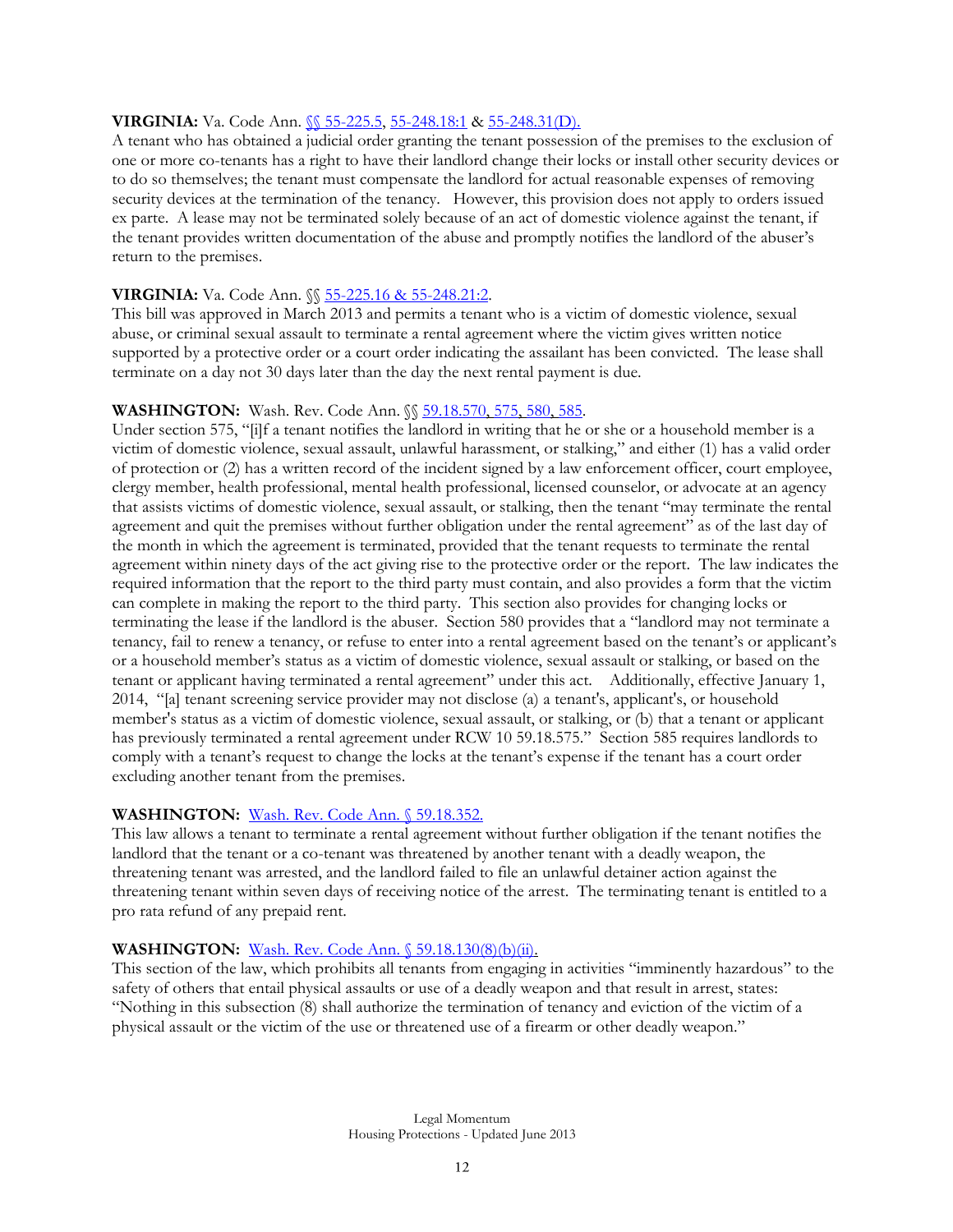#### **WISCONSIN:** [Wis. Stat. Ann. § 106.50\(5m\)\(d\).](http://folio.legis.state.wi.us/cgi-bin/om_isapi.dll?clientID=100329&infobase=stats.nfo&j1=106.50%285m%29&jump=106.50%285m%29&softpage=Browse_Frame_Pg)

This law outlaws discrimination in housing on the grounds of one's status as a victim of domestic abuse, sexual assault, or stalking. Although housing need not be made available to those who pose a threat to the safety of others, "[n]o claim that an individual's tenancy would constitute a direct threat to the safety of other persons or would result in substantial damage to property may be based on the fact that a tenant has or may be the victim of domestic abuse, sexual assault, or stalking." A tenant has a defense to an eviction action if "the basis for the action for eviction is conduct that related to the commission of domestic abuse, sexual assault, or stalking" either "by a person who was not the invited guest of the tenant," or if the tenant has sought an injunction barring the abuser from the premises, or if the tenant provided "a written statement to the landlord indicating that the person will no longer be an invited guest of the tenant and has not subsequently invited the person to be a guest of the tenant."

#### **WISCONSIN:** Wis. Stat. Ann. §§ [66.0627\(7\),](http://nxt.legis.state.wi.us/nxt/gateway.dll?f=templates&fn=default.htm&d=stats&jd=66.0627) [704.16.](http://nxt.legis.state.wi.us/nxt/gateway.dll?f=templates&fn=default.htm&d=stats&jd=704.16)

Section 66.0627(7) prohibits a municipality from enacting or enforcing an ordinance that imposes a fee on the owner or occupant of property for a call requesting law enforcement services or assistance, if that call is related to domestic abuse, sexual assault, or stalking. Pursuant to § 704.16, a tenant may terminate a lease and leave the property if the tenant or the tenant's child faces an imminent threat of serious physical harm form another person if they remain at the property. The tenant must provide the landlord with notice and with a copy of an injunction order, a condition of release, or a criminal complaint. If the tenant does so, the tenant shall not be liable for any rent after the end of the month following the month in which he or she provides the notice or removes from the premises, whichever is later. A landlord may also terminate the lease of a tenant who has committed acts or made threats such that another tenant or their child faces an imminent threat of serious physical harm.

## **WYOMING**: [Wyo. Stat. §](http://legisweb.state.wy.us/statutes/statutes.aspx?file=titles/Title1/T1CH21.htm) 1-21-1303

This law gives an affirmative defense in a breach of lease action where a tenant or a member of the tenant's household is under a "credible imminent threat" of domestic abuse or sexual violence, or has actually experienced such abuse or violence. A tenant will not be liable for rent for the period after which the tenant vacates the premises, provided that a tenant provides seven days' written notice to the landlord along with medical, court or police evidence related to domestic abuse or sexual violence or the threat thereof. In cases where the tenant vacates because of abuse that has already occurred, the incident must not have occurred more than sixty days prior to providing notice in the case of domestic abuse, or as soon thereafter as practicable due to circumstances related to domestic abuse. This law further provides that a landlord may not terminate a tenancy based on a tenant's, applicant's or a household member's domestic abuse or sexual violence victim status.

#### **RECENT LEGISLATIVE PROPOSALS ADDRESSING HOUSING RIGHTS OF DOMESTIC AND SEXUAL VIOLENCE VICTIMS**

The following legislation has been introduced in the current or prior legislative sessions regarding housing discrimination against, or other protections for, victims of domestic violence. The contents of the bills vary and the status of a particular bill may change very quickly. For more information about each bill, you may contact Legal Momentum or the legislative information service at your state legislature, or consult your legislature's web page.

#### **CALIFORNIA:** [S.B. 612,](http://www.leginfo.ca.gov/pub/13-14/bill/sen/sb_0601-0650/sb_612_bill_20130612_amended_asm_v96.pdf) 2013-2014 Reg. Sess. (Cal. 2013).

This bill amends section 1946.7 of the California Civil Code and section 1161.3 of the California Code of Civil Procedure, described above, to include victims of human trafficking; to make technical requirements for supporting documentation submitted by qualified third parties in support of a lease termination, which are effective until January 1, 2016; and to make a victim's disclosures to a landlord under these sections

> Legal Momentum Housing Protections - Updated June 2013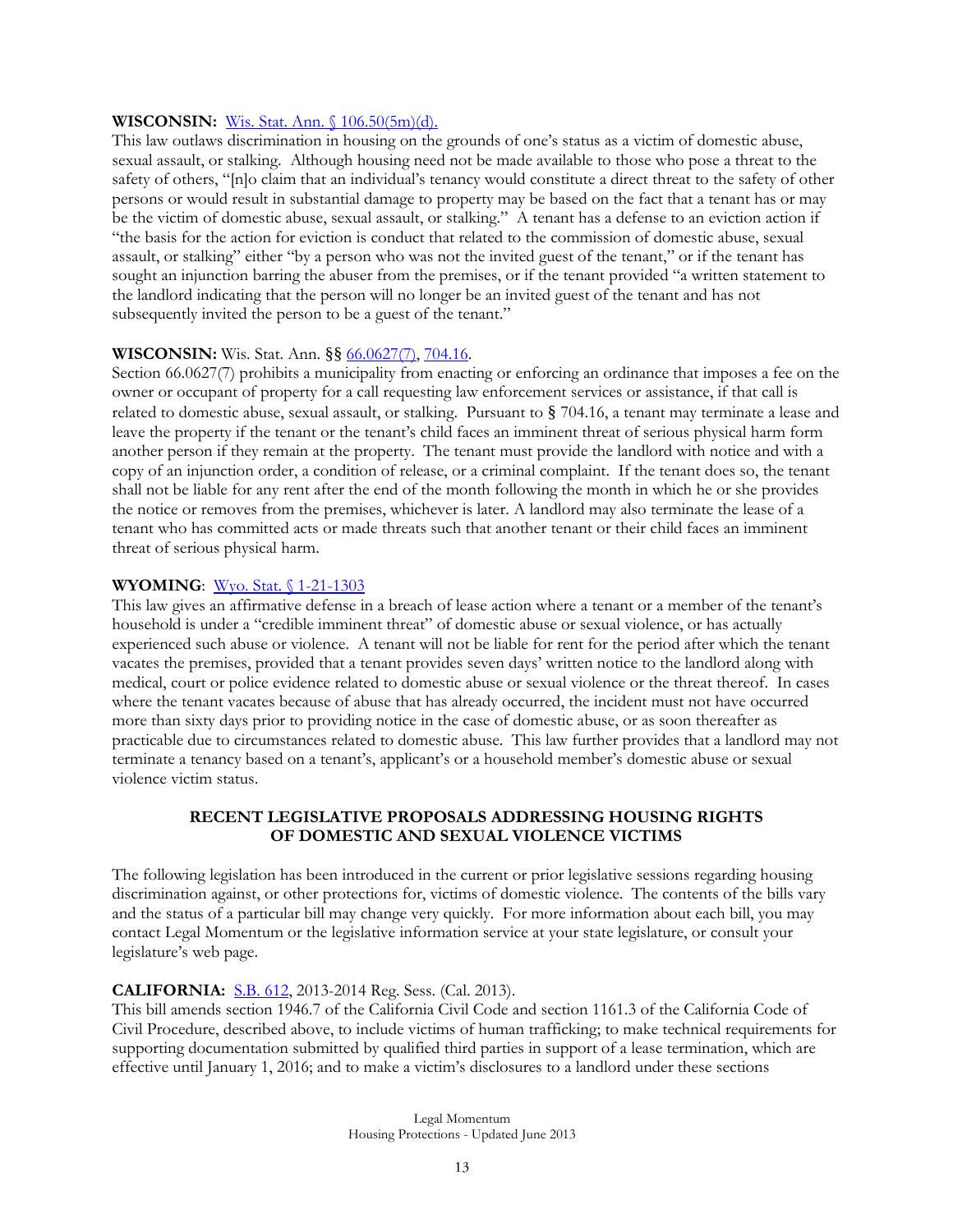confidential, except when the victim agrees to disclosure or a court orders it. The bill has passed the California Senate and was in the Assembly Judiciary Committee in early June 2013.

## **CONNECTICUT: H.B. 6702**, Jan. Sess. 2013 (Conn. 2013).

This bill amends the [Connecticut](http://www.cga.ct.gov/current/pub/chap_830.htm#sec_47a-11e) General Statutes section 47a-11e, described above, to permit victims of sexual assault to terminate a lease entered into or renewed on or after January 1, 2014, effective October 1, 2013. The bill was sent to the governor for signature on June 11, 2013.

## **FLORIDA:** [H.B. 931](http://www.myfloridahouse.gov/Sections/Documents/loaddoc.aspx?FileName=_h0931e1.xml&DocumentType=Bill&BillNumber=0931&Session=2008) & [S.B. 1408,](http://www.flsenate.gov/cgi-bin/view_page.pl?Tab=session&Submenu=1&FT=D&File=sb1408c1.html&Directory=session/2008/Senate/bills/billtext/html) 110th Reg. Sess. (Fla. 2008).

These bills would prevent a landlord from terminating, failing to renew, or refusing to enter into a residential lease because the tenant, applicant, family or household member is a victim of domestic or dating violence, repeat violence, or sexual violence. The bills also require a landlord to change the locks; no documentation is required, but if the abuser is a tenant in same unit as the victim, then the victim must provide a copy of the order of protection. H.B. 931 would also prohibit a lease a provision that authorizes the landlord to terminate the lease or impose a penalty on the tenant for calling for emergency or law enforcement assistance in response to the violence. It would also allow a victim to terminate a lease early upon written notice to the landlord, effective at least 30 days after the landlord receives the notice. The notice must be based on a legitimate belief by the tenant that she or he is likely to be further victimized by remaining in the housing, and be accompanied by a copy of a permanent order of protection, a card issued under the address confidentiality program, or a no-contact order. The tenancy shall continue for any other tenants on the lease. HB 931 was passed by the House but died in the Senate. SB 1408 died in the Senate. Similar bills, [H.B. 373](http://www.myfloridahouse.gov/Sections/Documents/loaddoc.aspx?FileName=_h0373__.doc&DocumentType=Bill&BillNumber=0373&Session=2007) & [S.B. 880,](http://www.myfloridahouse.gov/Sections/Documents/loaddoc.aspx?FileName=_s0880__.html&DocumentType=Bill&BillNumber=0880&Session=2007) were introduced in the previous session.

#### **HAWAII:** [H.B. 469,](http://www.capitol.hawaii.gov/session2007/bills/HB469_.pdf) 24th Leg. (Haw. 2007).

This bill would amend Hawaii's fair housing law to prohibit discrimination against victims of domestic violence, stalking or persons who have obtained a temporary restraining order or protective order, in any real estate transaction. Landlords would be prohibited from evicting tenants solely because they are victims of domestic violence. The bill passed the House, and then passed the Senate in an amended form, but the bill died because the houses could not reconcile the differences. Similar bills introduced in previous sessions died: [H.B. 2021](http://www.capitol.hawaii.gov/session2004/bills/hb2021_.htm) (2004); [S.B.2464 &](http://www.capitol.hawaii.gov/session2002/bills/sb2464_.htm) [H.B.2121](http://www.capitol.hawaii.gov/session2002/bills/hb2121_.htm) (2002).

## **HAWAII**: **H.B. 245**, 27<sup>th</sup> Leg. (Haw. 2013).

This bill would prohibit landlords from terminating a rental agreement based on the tenant's status as a victim of domestic violence if the victim provides an order of protection, police report, or documentation from a medical provider or social worker. Even so, the bill permits the landlord to terminate or fail to renew a tenancy if the tenant "permits" the abuser to visit or the landlord believes the abuser poses a threat to any person or another tenant's quiet possession, and the tenant fails to "correct a violation" of the foregoing within three days. The bill passed the House and was in committee in the Senate as of June 2013. Similar but more ambitious bills prohibiting landlords from terminating, failing to renew, or refusing to enter into a rental agreement based on the tenant's status as a victim of domestic violence and requiring changes of locks, were introduced in previous sessions but died: [H.B. 2762](http://www.capitol.hawaii.gov/session2008/bills/HB2762_HD1_.htm)[/S.B. 2208](http://www.capitol.hawaii.gov/session2008/bills/SB2208_.htm) (Haw. 2008).

#### **ILLINOIS:** [H.B. 1532,](http://www.ilga.gov/legislation/fulltext.asp?DocName=&SessionId=85&GA=98&DocTypeId=HB&DocNum=1532&GAID=12&LegID=72424&SpecSess=&Session=) 98<sup>th</sup> Gen. Ass. (Ill. 2013).

This bill would permit landlords to evict tenants who commit or permit at least three legal violations leading to at least three police citations or arrests within a 60-day period, but would create a defense for victims of domestic violence, dating violence, sexual assault, or stalking. The bill was in committee as of June 2013.

#### **IOWA:** [H.F. 2349,](http://coolice.legis.state.ia.us/Cool-ICE/default.asp?Category=billinfo&Service=Billbook&menu=false&ga=81&hbill=HF2349) 81st Gen. Ass. (Iowa 2006).

This bill would prohibit a landlord from retaliating against a tenant of a dwelling unit or a mobile home space by terminating a rental agreement, raising rent, or decreasing services after a tenant has received police or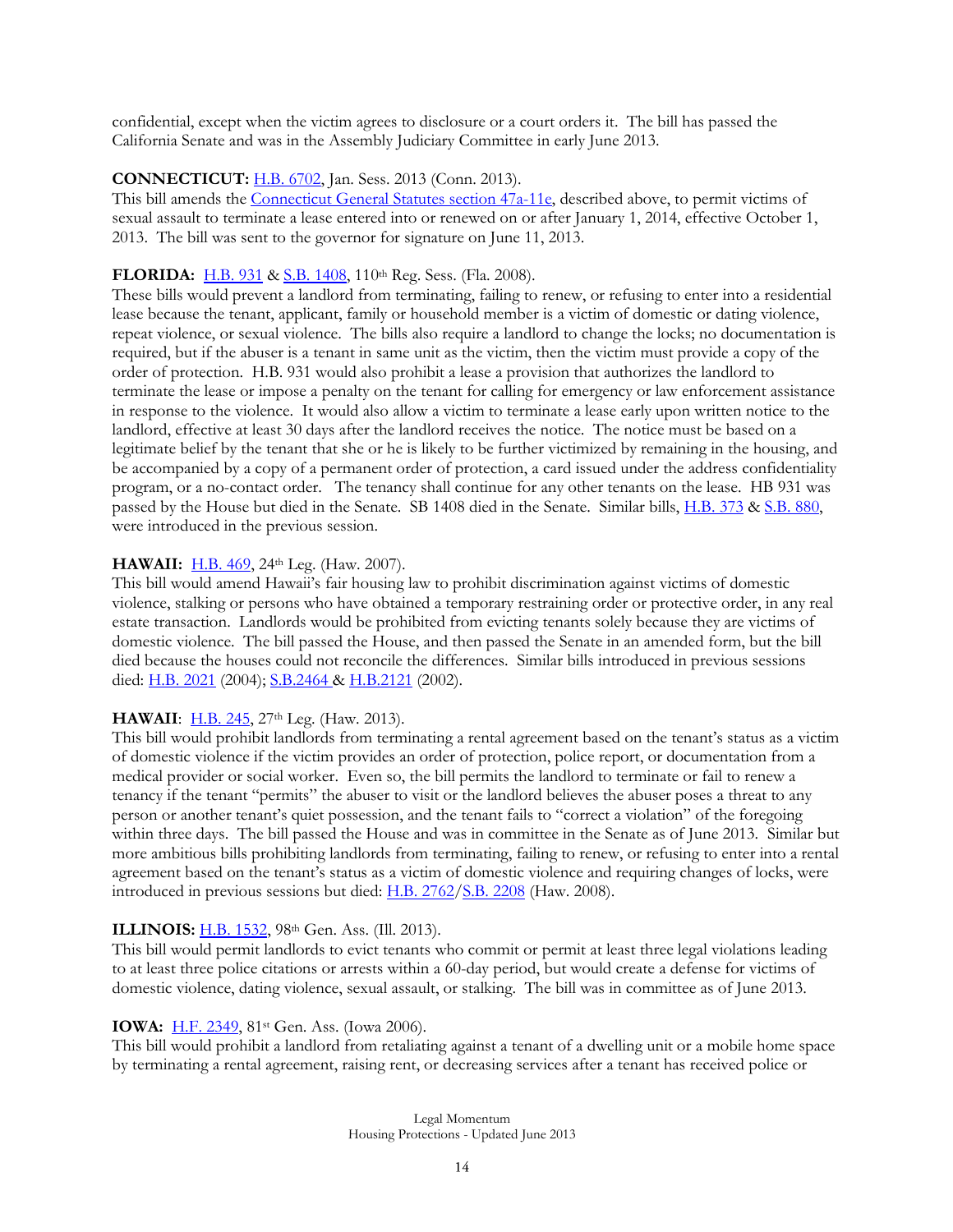emergency assistance in response to a domestic violence situation. This bill died in committee; similar bills introduced in 2005, <u>S.F. 208, [H.F. 361,](http://coolice.legis.state.ia.us/Cool-ICE/default.asp?Category=billinfo&Service=Billbook&menu=false&ga=81&hbill=HF361) H.F. 444</u>, and [H.F. 554,](http://coolice.legis.state.ia.us/Cool-ICE/default.asp?Category=billinfo&Service=Billbook&menu=false&ga=81&hbill=HF554) did not pass.

#### **IOWA:** [S.F. 2321,](http://coolice.legis.state.ia.us/Cool-ICE/default.asp?Category=BillInfo&Service=Billbook&ga=81&hbill=SF2321) 81<sup>st</sup> Gen. Ass. (Iowa 2006).

This bill would add an exemption to open records laws for the addresses of recipients of housing assistance who have applied for or have been granted restraining orders to protect themselves or members of their households. This bill passed the Senate, but died in the House.

#### **KANSAS:** [H.B. 2864,](http://www.kansas.gov/government/legislative/bills/2004/2864.pdf) 80th Leg. (Kan. 2004).

This bill would exempt domestic violence victims from a provision of Kansas landlord-tenant law prohibiting a tenant from terminating a lease because of a condition caused by the tenant or a person or animal on the premises with the tenant's consent. It would also allow a tenant who is a victim of domestic violence to terminate a month-to-month tenancy "upon written notice to the landlord." The bill defines "victim of domestic violence" as any person "who can prove the existence of domestic violence" by providing (1) a court order, (2) a police record, (3) documentation that the abuser has been convicted under relevant statutes, (4) medical documentation of the abuse, (5) a statement by a counselor, social worker, health care provider, clergy member, shelter worker, legal advocate, domestic violence or sexual assault advocate, or any other professional, or (6) a sworn statement from the person attesting to the abuse. This bill died in a House committee.

#### **KENTUCKY:** [H.B. 108,](http://www.lrc.ky.gov/record/13RS/HB108/bill.doc) 2013 Reg. Sess. (Ky. 2013).

This bill provides that the victim of an assault, domestic violence, or stalking may terminate a lease upon thirty days written notice to the landlord, accompanied with a copy of a judicial no contact order. The bill was in committee as of June 2013.

#### **LOUISIANA:** [H.B. 837,](http://www.legis.la.gov/Legis/ViewDocument.aspx?d=471378&n=HB837%20Original) 2008 Reg. Sess. (La. 2008).

This bill would allow a tenant who receives a protective order or injunction against a co-lessee or spouse to immediately terminate the lease without any further obligation upon presentation of the order or injunction to the landlord. This bill died in the House.

#### **MICHIGAN:** [S.B. 808,](http://www.legislature.mi.gov/documents/2005-2006/billintroduced/senate/htm/2005-SIB-0808.htm) 93d Leg., 1st Leg. Sess. (Mich. 2005).

This bill would permit a tenant who is a victim of domestic assault while that person is a tenant to terminate a lease effective upon submission of written notice of termination and written evidence that the tenant is a victim of domestic assault. The bill died in 2005.

## **MINNESOTA:** [H.B. 859](https://www.revisor.mn.gov/bills/text.php?number=HF859&version=0&session=ls88&session_year=2013&session_number=0&format=pdf)[/S.B. 771,](https://www.revisor.mn.gov/bills/text.php?number=SF771&version=0&session=ls88&session_year=2013&session_number=0https://www.revisor.mn.gov/bills/text.php?number=SF771&version=0&session=ls88&session_year=2013&session_number=0&format=pdf) 88th Leg. (Minn. 2013).

This bill amends Minnesota Statutes section 504B.206, described above, to provide that a victim to attempts to terminate a lease may submit a "qualifying document" signed by a court official, law enforcement official, licensed health care professional, clergy member, or victim's advocate or service provider. It also provides that a tenant who terminates a lease because of domestic violence forfeits his or her security deposit. The bill was in committee as of June 2013.

#### **MONTANA:** [H.B. 550,](http://leg.mt.gov/bills/2013/billpdf/HB0550.pdf) 63rd Leg. (Mont. 2013).

This bill creates an affirmative defense to an action for rent for tenants under a credible imminent threat of domestic or sexual violence who give the landlord written notice supported by medical, court, or police evidence or a statement from an employee of a victim services, domestic violence, or rape crisis organization or a member of the clergy from whom the tenant or a member of the tenant's household sought services not more than 60 days previously. The bill also contained provisions for changing locks and prohibited discrimination against victims of domestic or sexual violence. The bill died in committee.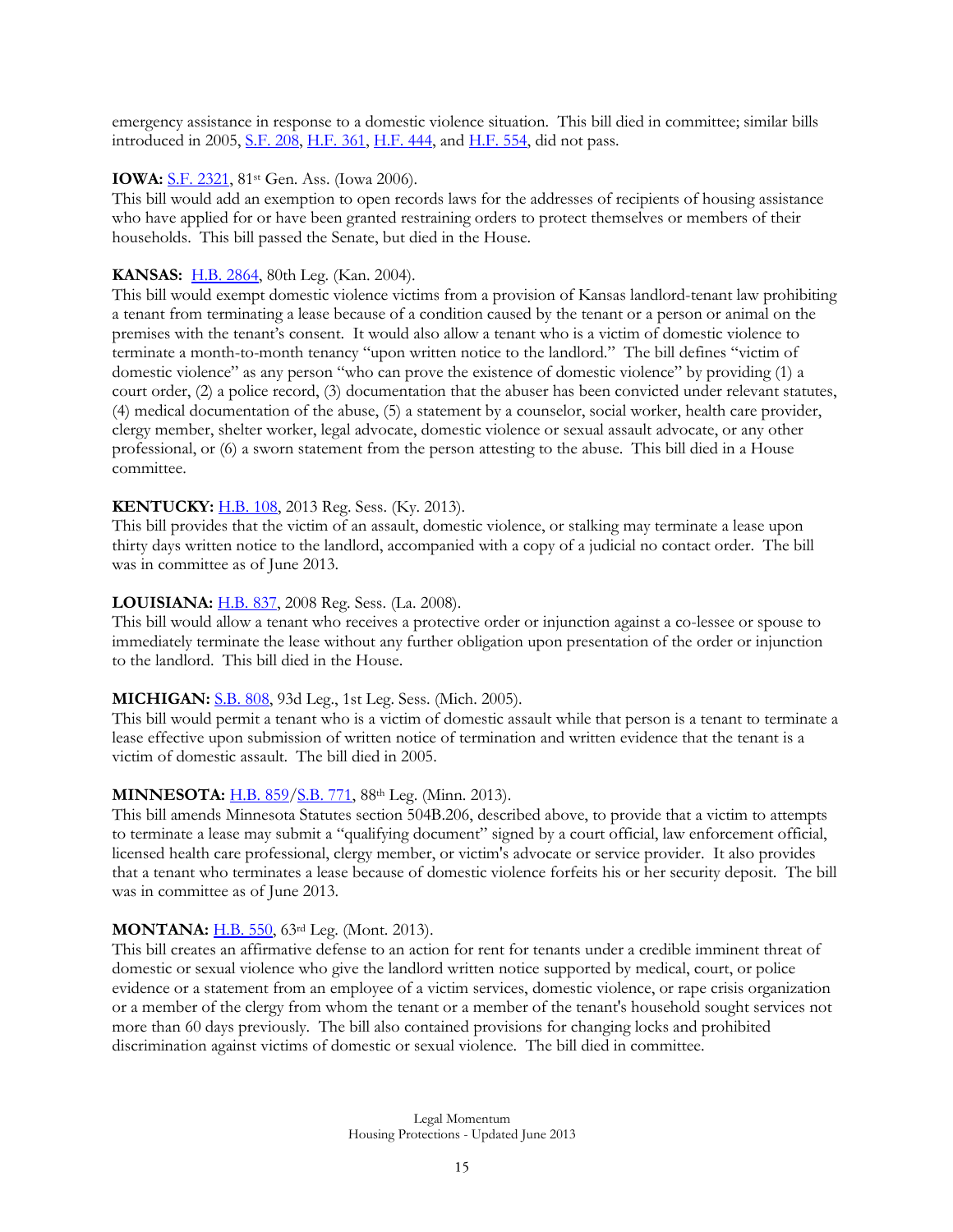#### **NEW JERSEY:** [A.B. 992](http://www.njleg.state.nj.us/2012/Bills/A1000/992_I1.PDF)[/S.B. 1154,](http://www.njleg.state.nj.us/2012/Bills/S1500/1154_I1.PDF) 215th Leg. (N.J. 2012).

The bill prohibits landlords from discriminating against tenants on the basis of domestic violence, sexual assault, or stalking victim status or for exercising the right to terminate a lease under the New Jersey Statutes [section § 46:8-9.6,](http://lis.njleg.state.nj.us/cgi-bin/om_isapi.dll?clientID=167895&Depth=2&depth=2&expandheadings=on&headingswithhits=on&hitsperheading=on&infobase=statutes.nfo&record=%7B13D39%7D&softpage=Doc_Frame_PG42) described above. The bill was in committee as of June 2013.

#### **NEW YORK CITY:** [Intro. 149 \(N.Y.C. Council 2006\)](http://legistar.council.nyc.gov/LegislationDetail.aspx?ID=450230&GUID=7DA20469-8BB6-4245-8E99-4AD1618BDB4D&Options=ID%7CText%7C&Search=domestic+violenceIntro) *[click on "Legislation Text"].*

This proposed local law would prohibit housing discrimination against victims of domestic violence, sex offenses or stalking. It would also require that landlords make "reasonable accommodation" and permit victims of domestic violence, sex offenses or stalking to terminate a lease early. This bill died in committee in 2009. A similar bill, introduced as [Intro. 305-](http://legistar.council.nyc.gov/LegislationDetail.aspx?ID=441852&GUID=BECCF6E7-42C5-4143-8E03-7B4674B6FA2C&Options=ID%7cText%7c&Search=%22domestic+violence%22A)2004, died in 2005. [Intro. 401-](http://legistar.council.nyc.gov/LegislationDetail.aspx?ID=442521&GUID=AC6EB3BA-FB63-4A49-B784-5B418684D6DD&Options=ID%7CText%7C&Search=%22domestic+violence%22)2004, which also failed to pass, imposed housing requirements for victims of domestic violence, stating that "for all dwellings developed as the result of new construction, conversion or substantial rehabilitation and aided by a grant or loan or subsidy…a minimum of ten percent of dwelling units" must be set aside for domestic violence victims.

#### **NEW YORK STATE**:. [A.B. 644](http://assembly.state.ny.us/leg/?default_fld=&bn=A00644&term=2013&Text=Y)[/S.B. 2185,](http://assembly.state.ny.us/leg/?default_fld=&bn=S02185&term=2013&Text=Y) [A.B. 2039/](http://assembly.state.ny.us/leg/?default_fld=&bn=A02039&term=2013&Text=Y)[SB. 1592,](http://assembly.state.ny.us/leg/?default_fld=&bn=S01592&term=2013&Text=Y) [A.B. 5387,](http://assembly.state.ny.us/leg/?default_fld=&bn=A05387&term=2013&Text=Y) [A.B. 6411,](http://assembly.state.ny.us/leg/?default_fld=&bn=A06411&term=2013&Text=Y) [Women's Equality](http://www.governor.ny.gov/assets/documents/GPB-9-WOMEN-EQUALITY-ACT-BILL.pdf)  [Act,](http://www.governor.ny.gov/assets/documents/GPB-9-WOMEN-EQUALITY-ACT-BILL.pdf) 2013-2014 Reg. Sess. (N.Y. 2013).

Amend section 292 and 296 of the Executive Law and prohibits the refusal to sell, rent or lease publiclyassisted and privately operated housing accommodations based on domestic violence or stalking victim status, and the withholding of "terms, conditions or privileges" in housing. Further prohibits publication, advertisement or applications which "expresses directly or indirectly, any limitation, specification or discrimination…" or oral or written inquiries relating to an individual's domestic violence victim status. A.B. 5387, A.B. 2039 and SB. 1592 further prohibit a real estate broker or salesperson from refusing to "sell rent or lease any housing accommodation…" due to domestic violence status and from representing that a change may occur in the "composition" of "owner or occupants of the block," related to domestic violence victim status. These bills have also referred to their respective Committees on Government Operations. A.B. 5387 passed the Assembly and was in committee in the Senate as of June 2013. Prior, similar bills, [A.B. 9154/](http://assembly.state.ny.us/leg/?sh=printbill&bn=A09154&term=2011)[S.B.](http://assembly.state.ny.us/leg/?sh=printbill&bn=S00498&term=2011)  [498](http://assembly.state.ny.us/leg/?sh=printbill&bn=S00498&term=2011) (N.Y. 2012)[, A.B. 10289/](http://assembly.state.ny.us/leg/?default_fld=&bn=A10289&term=2011&Text=Y)S.B. [3784](http://assembly.state.ny.us/leg/?default_fld=&bn=S03784&term=2011&Text=Y) (N.Y. 2012), [A.B. 9024/](http://assembly.state.ny.us/leg/?default_fld=%0D%0A&bn=a9024&term=2011&Text=Y)[S.B. 6994](http://assembly.state.ny.us/leg/?default_fld=%0D%0A&bn=s6994&term=2011&Text=Y) (N.Y. 2012), and [A.B. 5916](http://assembly.state.ny.us/leg/?default_fld=&bn=A05916&term=2007&Text=Y)/S.B. [3072](http://assembly.state.ny.us/leg/?default_fld=%0D%0A&bn=s3072&term=2007&Text=Y) (N.Y. 2007) did not pass. A.B. 6411 outlaws housing discrimination against domestic violence victims by adding a section to the Real Property Law by fining operators of any "apartment house, tenement house or other building or manufactured home park used for dwelling purposes" between fifty and one thousand dollars for each offense, with the exception of housing units and home parks for senior citizens and one or two family owner occupied dwelling houses or manufactured homes. As of June 2013 this bill is in the Housing Committee.

## **NEW YORK STATE:** [A.B. 3149,](http://assembly.state.ny.us/leg/?default_fld=&bn=A03149&term=2007&Text=Y) 229<sup>th</sup> Reg. Sess. (N.Y. 2007).

This bill would authorize the state crime victims board to award victims of domestic violence money to reimburse expenses for relocation and for installing or increasing emergency residential security measures (including home security devices and replacing or increasing the number of locks). Board members would be authorized to make emergency awards, pending a final decision, of up to \$2000 for relocation expenses and up to \$1000 for residential security costs. The bill died in the Assembly.

#### **NORTH DAKOTA:** [S.B. 2194,](http://www.legis.nd.gov/assembly/63-2013/documents/13-0145-02000.pdf?20130614125033) 63rd Leg. Ass. (N.D. 2013).

This bill requires a landlord to change locks if requested in writing, supported by an order of protection, nocontact order, police report, medical record, or affidavit from a professional or clergyperson who has assisted the tenant, by a tenant who is a victim of domestic violence or fears imminent violence on behalf of the tenant or children. The bill did not pass.

#### **NORTH DAKOTA:** [S.B. 2228,](http://www.legis.nd.gov/assembly/63-2013/documents/13-0144-01000.pdf?20130614125551) 63rd Leg. Ass. (N.D. 2013).

This bill amends the [North Dakota Century Code section 47-16-17.1,](http://www.legis.nd.gov/cencode/t47c16.pdf) described above, to provide that landlords may not "terminate or fail to renew a residential lease, refuse to rent, refuse to negotiate for the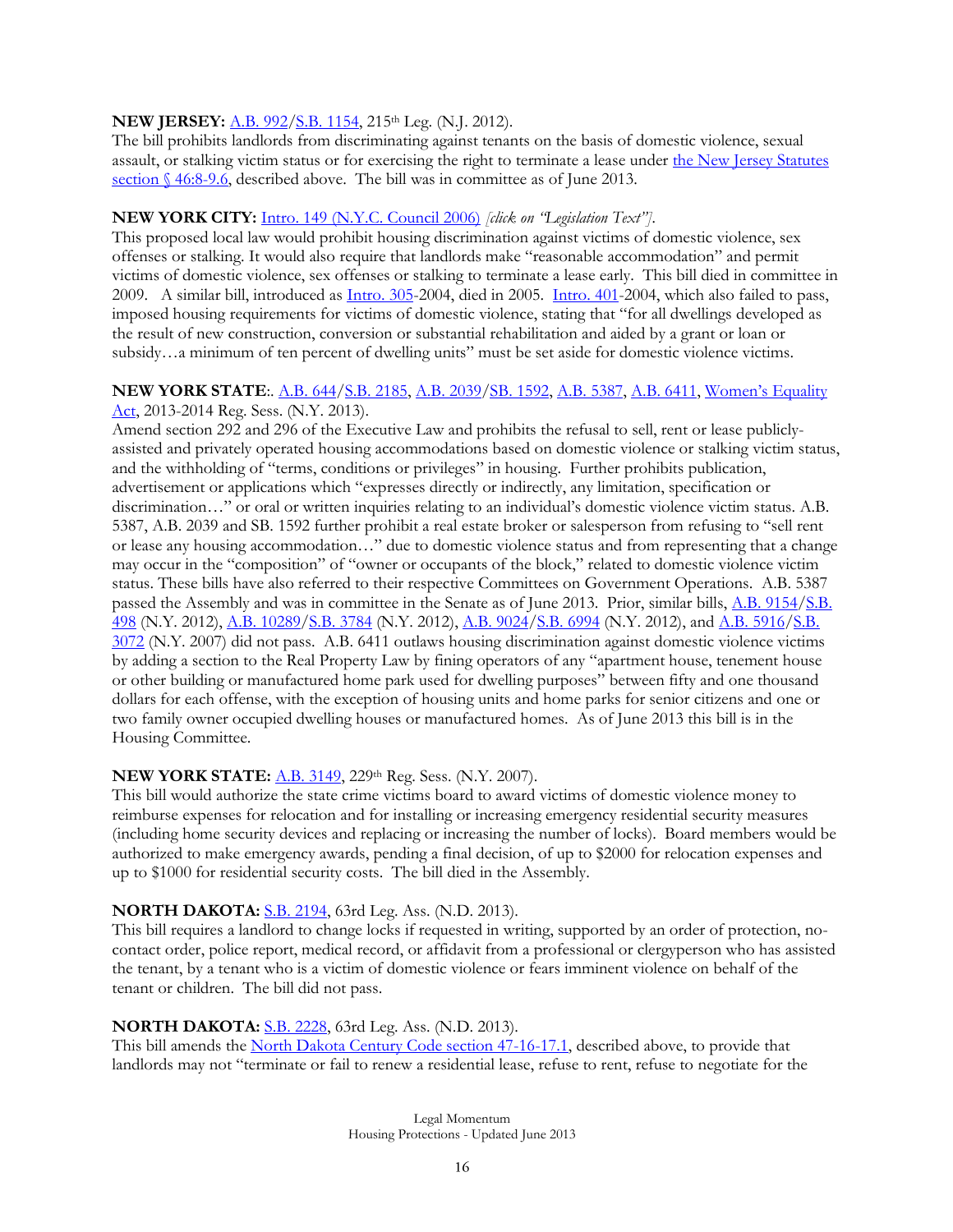rental of, or in any other manner make unavailable or deny a dwelling to an individual, or otherwise retaliate in the rental of a dwelling" solely because of domestic violence against a household member, and makes domestic violence victim status a defense to eviction if the tenant has provided notice to the landlord. This bill did not pass.

#### **OHIO: H.B. 105**, 129<sup>th</sup> Gen. Assem. Reg. Session (Ohio 2011).

Allows a tenant to terminate a rental agreement or have a tenant's name removed from a lease as a co-tenant, if the tenant or household member is a victim of domestic violence. The tenant must notify the landlord in writing within ninety days after the incident of domestic violence and provide a civil protection order, a temporary protection order or a no contact order, issued under Ohio law or a "substantially similar law" of another state or municipal ordinance. A tenant is liable for rent, prorated up to the date of termination and a landlord is entitled to retain any security deposit. This bill further provides that a landlord may not knowingly terminate a lease based on a tenant's domestic violence victim status, on a related request for emergency services, or because a tenant previously terminated a lease under this section. A landlord is required to comply with a tenant's lock-change request within forty-eight hours of the demand, provided that a tenant provides the landlord with a court order or protection order that requires a defendant to stay away from a tenant. This bill also provides that a tenant in a unit owned by the Metropolitan Housing Authority who is a victim of domestic violence may request a transfer to another location with written notice as long as a similar request has not been made in the previous five years. Documentation must be provided with notice, including, a civil protection order, a temporary restraining order, a no contact order, medical documentation, or a sworn, notarized statement of a counselor, social worker, victim's advocate, health care worker, or other professional who assisted in the incident of domestic violence. This bill died in 2011.

#### **PENNSYLVANIA:** [S.B. 1106,](http://www.legis.state.pa.us/CFDOCS/Legis/PN/Public/btCheck.cfm?txtType=PDF&sessYr=2011&sessInd=0&billBody=S&billTyp=B&billNbr=1106&pn=1484) Pa. Gen. Ass. (Pa. 2011).

This bill, entitled the "Domestic Violence Safe Housing Act," prohibits a landlord from terminating or refusing to renew a lease based on acts against a tenant or household member who is a victim of domestic violence, provided that the acts have been documented in a protection from abuse order or in a police report, and the perpetrator is not a tenant in the same dwelling until. This bill further provides that a landlord must change the locks upon written request by the tenant within 24 hours of receiving a court order related to the domestic violence from the tenant. A tenant may change the locks without the landlord's permission if the landlord fails to do so within 24 hours of the tenant's written request. This bill died in the Senate Committee on Urban Affairs and Housing.

#### **SOUTH CAROLINA: [H.B. 3145/](http://www.scstatehouse.gov/sess120_2013-2014/bills/3145.htm)[S.B. 9,](http://www.scstatehouse.gov/sess120_2013-2014/bills/9.htm) 120th Sess. (S.C. 2013).**

This bill permits landlords to evict tenants on an expedited basis if they cause malicious damage to property or a significant threat to safety. However, the bill defines such damage and threats as excluding acts or results of domestic violence, and provides that a landlord "must not apply for an ejectment as provided in this section based substantially on the status of the tenant, a member of the tenant's household, or a guest as a victim of domestic violence, dating violence, sexual assault, or stalking." H.B. 3145 passed the House and was in the Senate Judiciary Committee as of June 2013.

#### **TENNESEE:**[.H.B. 671/](http://www.capitol.tn.gov/Bills/108/Bill/HB0671.pdf)[S.B. 737,](http://www.capitol.tn.gov/Bills/108/Bill/SB0737.pdf) 108th Gen. Ass. (Tenn. 2013).

This bill allows a tenant to terminate a residential lease entered into on or after July 1, 2011, with written notice to the landlord stating that the tenant or household member is a victim of domestic violence, sexual assault, or stalking. Written notice must include a request for release with a "mutually agreed on" release date, which takes effect within thirty days of notice. In addition, written notice must include a copy of a valid protection order or a signed written report from a domestic or sexual assault shelter or a child abuse agency, not dated more than sixty days prior to the written notice. Upon proper notice, a tenant shall be responsible for one month's rent during which the lease terminates and an additional amount equal to one month's rent. Both bills were in committee as of June 2013. A previously introduced version of this bill, [S.B. 1922](http://www.capitol.tn.gov/Bills/107/Bill/SB1922.pdf), 107<sup>th</sup>